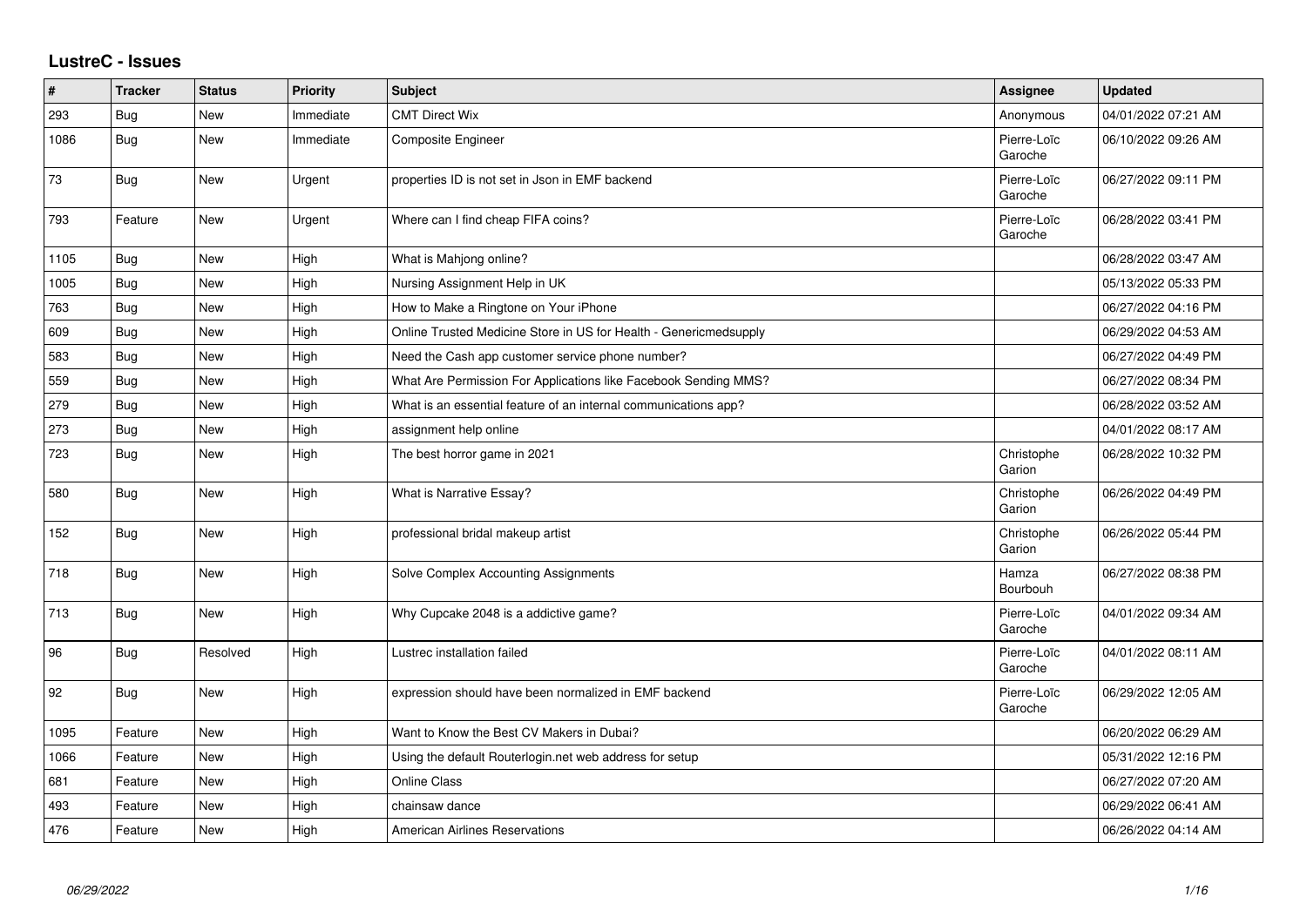| #    | <b>Tracker</b> | <b>Status</b> | <b>Priority</b> | <b>Subject</b>                                                                                                                                           | <b>Assignee</b>        | <b>Updated</b>      |
|------|----------------|---------------|-----------------|----------------------------------------------------------------------------------------------------------------------------------------------------------|------------------------|---------------------|
| 1107 | Feature        | New           | High            | Where do you have to find an application to watch news and sports videos?                                                                                | Christophe<br>Garion   | 06/27/2022 12:38 PM |
| 931  | Feature        | New           | High            | Situs Judi Slot Online apel888                                                                                                                           | Pierre-Loïc<br>Garoche | 06/26/2022 01:07 AM |
| 803  | Feature        | <b>New</b>    | High            | Ketamine Online Store                                                                                                                                    | Pierre-Loïc<br>Garoche | 06/27/2022 11:48 PM |
| 578  | Feature        | <b>New</b>    | High            | Derrick Gore                                                                                                                                             | Pierre-Loïc<br>Garoche | 06/28/2022 01:56 AM |
| 216  | Feature        | New           | High            | Barry Keoghan                                                                                                                                            | Pierre-Loïc<br>Garoche | 06/29/2022 08:05 AM |
| 1129 | Bug            | New           | Normal          | how to enable direct deposit on cash app?                                                                                                                |                        | 06/28/2022 10:44 AM |
| 1127 | <b>Bug</b>     | New           | Normal          | Is there any support to find Google Feud answers?                                                                                                        |                        | 06/27/2022 04:27 AM |
| 1126 | Bug            | <b>New</b>    | Normal          | 1PLSD                                                                                                                                                    |                        | 06/25/2022 09:36 AM |
| 1125 | <b>Bug</b>     | New           | Normal          | What is Wordscapes?                                                                                                                                      |                        | 06/24/2022 09:05 AM |
| 1124 | Bug            | New           | Normal          | Cookie clicker unblocked                                                                                                                                 |                        | 06/24/2022 05:14 AM |
| 1123 | <b>Bug</b>     | New           | Normal          | Where To Watch FIFA World Cup 2022                                                                                                                       |                        | 06/24/2022 03:51 AM |
| 1122 | <b>Bug</b>     | New           | Normal          | Count the number of words on the Microsoft Word application in the phone                                                                                 |                        | 06/23/2022 04:19 AM |
| 1121 | Bug            | <b>New</b>    | Normal          | LustreC do not run                                                                                                                                       |                        | 06/22/2022 08:43 AM |
| 1120 | Bug            | New           | Normal          | Summary of 5 best coloring apps on phones                                                                                                                |                        | 06/26/2022 11:32 AM |
| 1119 | <b>Bug</b>     | <b>New</b>    | Normal          | Klondike Solitaire                                                                                                                                       |                        | 06/27/2022 03:00 PM |
| 1118 | Bug            | New           | Normal          | Gameplay Minecraft                                                                                                                                       |                        | 06/27/2022 10:33 AM |
| 1117 | Bug            | New           | Normal          | Equal Words - Word search game for PC and Windows Phone                                                                                                  |                        | 06/29/2022 04:58 AM |
| 1116 | <b>Bug</b>     | <b>New</b>    | Normal          | ipTV smarts pro                                                                                                                                          |                        | 06/28/2022 11:34 AM |
| 1115 | Bug            | New           | Normal          | How to access your saved favorite Tiktok                                                                                                                 |                        | 06/28/2022 03:59 PM |
| 1114 | <b>Bug</b>     | New           | Normal          | To control the car, all you must do is click to go left or right and release the button to go straight.                                                  |                        | 06/28/2022 11:16 AM |
| 1113 | Bug            | <b>New</b>    | Normal          | Press the button to control your car                                                                                                                     |                        | 06/20/2022 12:09 PM |
| 1112 | <b>Bug</b>     | New           | Normal          | What Cash App Policy Says If Random Person Sent Me Money On Cash App?                                                                                    |                        | 06/27/2022 02:39 AM |
| 1111 | Bug            | New           | Normal          | LOLBeans is a fun battle royale game where you race with other players while avoiding obstacles. Reach the<br>end of the course in competitive gameplay! |                        | 06/26/2022 09:17 AM |
| 1108 | Bug            | <b>New</b>    | Normal          | Six Guns Mod Apk Answers Your Questions                                                                                                                  |                        | 06/26/2022 06:26 PM |
| 1106 | Bug            | New           | Normal          | How Do I Get Cash App ++ Without Confronting Any Technical Glitches?                                                                                     |                        | 06/25/2022 09:53 PM |
| 1104 | <b>Bug</b>     | New           | Normal          | Idle game fix bug                                                                                                                                        |                        | 06/26/2022 06:52 PM |
| 1103 | Bug            | New           | Normal          | Idle game fix bug                                                                                                                                        |                        | 06/25/2022 09:08 PM |
| 1102 | Bug            | New           | Normal          | Charlottesville Travel Guide?                                                                                                                            |                        | 06/26/2022 07:44 AM |
| 1101 | Bug            | New           | Normal          | How to Delete Cash App History at once?                                                                                                                  |                        | 06/27/2022 01:33 PM |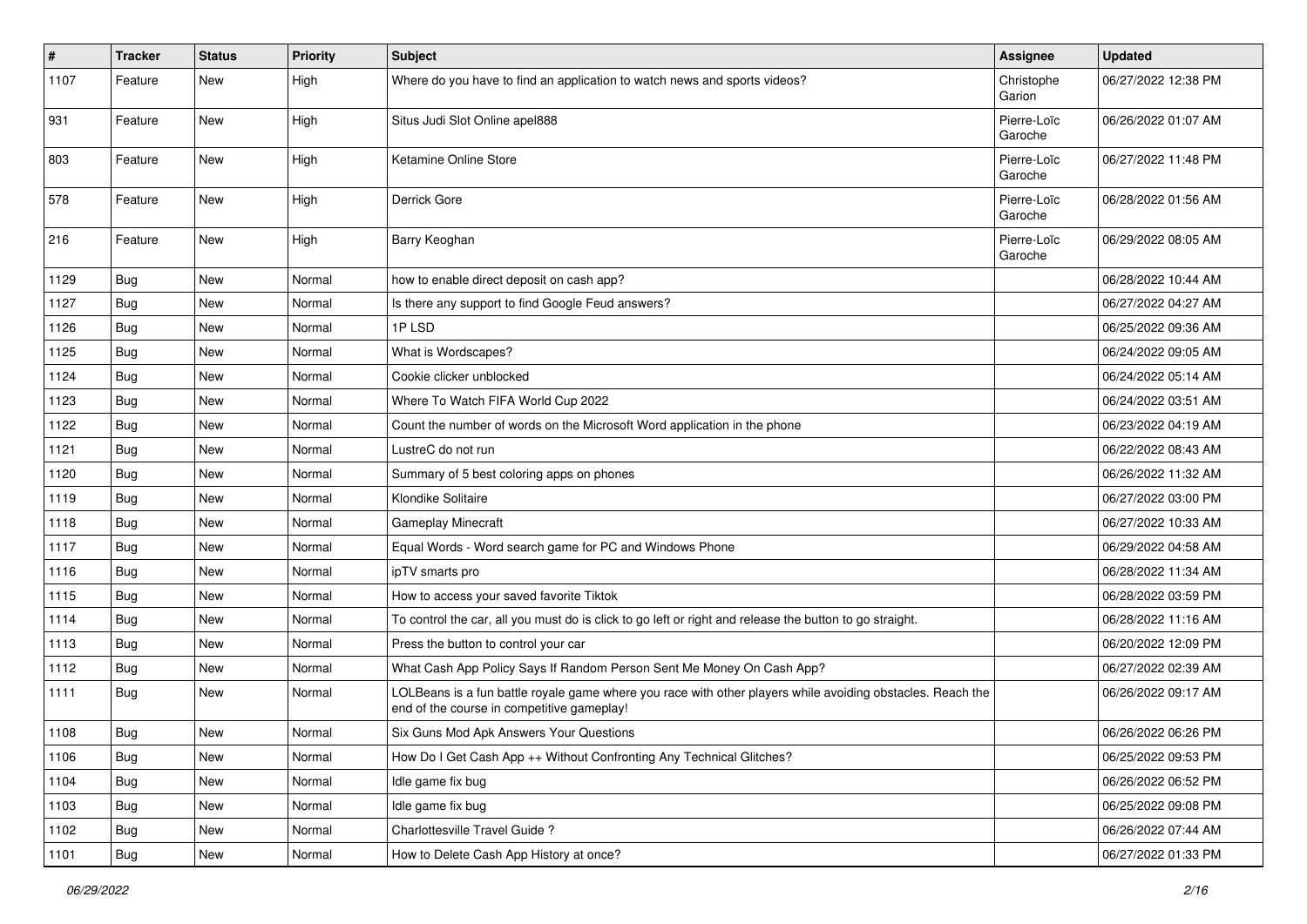| $\vert$ # | <b>Tracker</b> | <b>Status</b> | <b>Priority</b> | Subject                                                     | <b>Assignee</b> | <b>Updated</b>      |
|-----------|----------------|---------------|-----------------|-------------------------------------------------------------|-----------------|---------------------|
| 1098      | Bug            | New           | Normal          | Life of a Fisherman                                         |                 | 06/26/2022 05:16 PM |
| 1097      | Bug            | <b>New</b>    | Normal          | Race and experience new life.                               |                 | 06/26/2022 04:22 PM |
| 1096      | Bug            | New           | Normal          | Race and experience new life.                               |                 | 06/26/2022 06:07 PM |
| 1094      | Bug            | New           | Normal          | What time does direct deposit hit Cash App?                 |                 | 06/14/2022 03:27 PM |
| 1092      | Bug            | <b>New</b>    | Normal          | Ellison Estate Vineyard                                     |                 | 06/20/2022 12:03 PM |
| 1091      | <b>Bug</b>     | New           | Normal          | Find family fun indoors and outdoors in the Jungfrau Region |                 | 06/14/2022 09:33 AM |
| 1090      | <b>Bug</b>     | New           | Normal          | Pay Someone To Do My Assignment                             |                 | 06/11/2022 03:15 PM |
| 1089      | Bug            | New           | Normal          | Pay Someone To Do My Assignment                             |                 | 06/15/2022 04:44 AM |
| 1087      | <b>Bug</b>     | New           | Normal          | How do new writers start out?                               |                 | 06/10/2022 03:25 PM |
| 1084      | Bug            | <b>New</b>    | Normal          | <b>Trippie Redd</b>                                         |                 | 06/11/2022 09:05 AM |
| 1083      | <b>Bug</b>     | New           | Normal          | coin base review                                            |                 | 06/11/2022 09:13 AM |
| 1082      | <b>Bug</b>     | New           | Normal          | Reset chime bank password without phone number              |                 | 06/15/2022 11:56 AM |
| 1080      | Bug            | New           | Normal          | How to use Math Wallet   Nexo wallet   CoinTiger Exchange   |                 | 06/15/2022 11:56 AM |
| 1079      | Bug            | New           | Normal          | How to get cheap psychology assignment?                     |                 | 06/15/2022 06:00 AM |
| 1078      | Bug            | <b>New</b>    | Normal          | What Bank Is Cash App On Plaid? Find Clarity And Assistance |                 | 06/15/2022 11:56 AM |
| 1077      | Bug            | New           | Normal          | Les excellentes façons d'utiliser ces images                |                 | 06/28/2022 02:33 PM |
| 1076      | <b>Bug</b>     | New           | Normal          | DedicatedHosting4u                                          |                 | 06/11/2022 09:15 AM |
| 1073      | <b>Bug</b>     | New           | Normal          | Cricut Design Space                                         |                 | 06/07/2022 09:34 PM |
| 1072      | Bug            | New           | Normal          | ij.start canon                                              |                 | 06/21/2022 06:56 PM |
| 1071      | Bug            | <b>New</b>    | Normal          | Cinema HD Review - Cinemahdv2.net                           |                 | 06/21/2022 06:54 PM |
| 1069      | <b>Bug</b>     | New           | Normal          | how to get cash app support phone number 24*7 available     |                 | 06/21/2022 08:36 PM |
| 1068      | <b>Bug</b>     | New           | Normal          | 123.hp.com/laserjet                                         |                 | 05/31/2022 12:22 PM |
| 1067      | Bug            | <b>New</b>    | Normal          | Cricut.com/setup                                            |                 | 05/31/2022 12:19 PM |
| 1065      | <b>Bug</b>     | New           | Normal          | The top foreign language training game in 2022              |                 | 06/07/2022 04:05 AM |
| 1063      | Bug            | New           | Normal          | 123.hp.com/laserjet                                         |                 | 05/28/2022 12:27 PM |
| 1062      | <b>Bug</b>     | New           | Normal          | Cricut.com/setup                                            |                 | 05/28/2022 12:26 PM |
| 1061      | <b>Bug</b>     | <b>New</b>    | Normal          | Cricut.com/setup                                            |                 | 05/28/2022 12:24 PM |
| 1060      | I Bug          | New           | Normal          | How to Use Panda Helper to Speed Up Your iOS                |                 | 05/28/2022 09:12 AM |
| 1059      | Bug            | New           | Normal          | 123.hp.com/laserjet                                         |                 | 05/28/2022 08:29 AM |
| 1058      | Bug            | New           | Normal          | Cricut.com/setup                                            |                 | 05/28/2022 08:28 AM |
| 1057      | Bug            | New           | Normal          | <b>CCPlay Education Edition APK</b>                         |                 | 06/07/2022 04:07 AM |
| 1053      | Bug            | New           | Normal          | Game Geometry Dash                                          |                 | 05/26/2022 11:30 AM |
| 1052      | Bug            | New           | Normal          | Build Now GG is a new battle royale game.                   |                 | 05/26/2022 04:24 AM |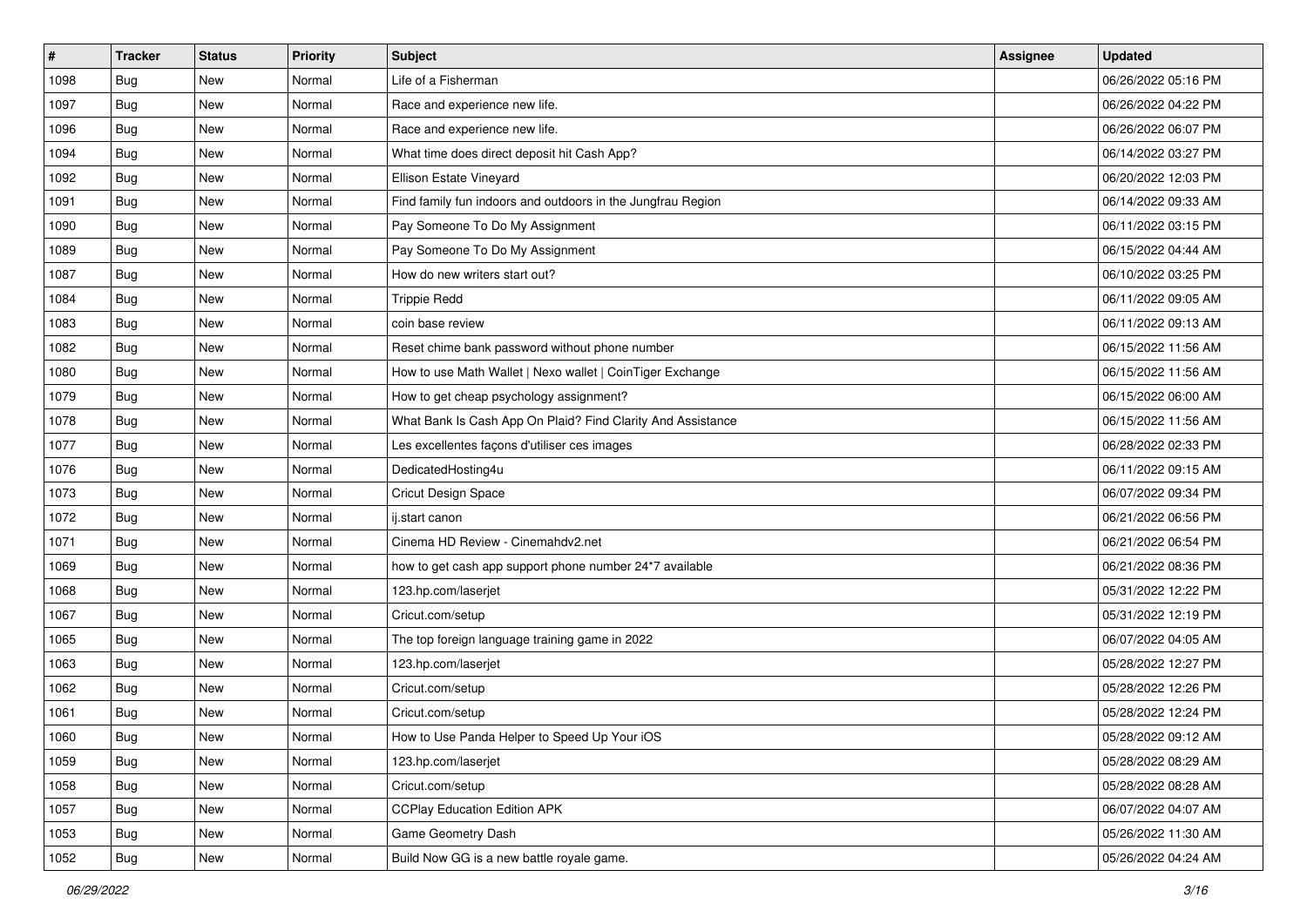| $\pmb{\#}$ | <b>Tracker</b> | <b>Status</b> | Priority | <b>Subject</b>                                                             | <b>Assignee</b> | <b>Updated</b>      |
|------------|----------------|---------------|----------|----------------------------------------------------------------------------|-----------------|---------------------|
| 1051       | <b>Bug</b>     | New           | Normal   | Dental Supplies USA                                                        |                 | 06/11/2022 09:20 PM |
| 1048       | Bug            | New           | Normal   | So zeigen Sie ein Instagram-Profilbild an und vergrößern es                |                 | 05/25/2022 06:56 AM |
| 1046       | Bug            | New           | Normal   | 123.hp.com/laserjet                                                        |                 | 05/24/2022 10:46 AM |
| 1045       | Bug            | New           | Normal   | Cricut.com/setup                                                           |                 | 05/24/2022 10:45 AM |
| 1044       | Bug            | <b>New</b>    | Normal   | Can I Disapprove If Random Person Sent Me Money On Cash App?               |                 | 05/26/2022 03:51 PM |
| 1043       | <b>Bug</b>     | New           | Normal   | What Is The Right Way To Troubleshoot Cash App Transfer Failed Problems?   |                 | 05/25/2022 01:16 PM |
| 1042       | Bug            | New           | Normal   | How to set up direct deposit on cash app?                                  |                 | 05/25/2022 01:17 PM |
| 1041       | <b>Bug</b>     | New           | Normal   | Count words in Word on the computer                                        |                 | 05/27/2022 02:16 PM |
| 1040       | <b>Bug</b>     | New           | Normal   | thabet                                                                     |                 | 05/19/2022 08:05 PM |
| 1039       | Bug            | New           | Normal   | How to Get Tickmill Bonuses for Free                                       |                 | 05/26/2022 05:43 PM |
| 1036       | Bug            | New           | Normal   | <b>VPS Material</b>                                                        |                 | 05/18/2022 09:34 PM |
| 1034       | Bug            | New           | Normal   | Download Teaching Feeling For Android                                      |                 | 05/20/2022 09:25 AM |
| 1033       | Bug            | New           | Normal   | The best slope 2 online games to play right now                            |                 | 05/17/2022 10:55 AM |
| 1032       | Bug            | New           | Normal   | How To Play The Wordle Game                                                |                 | 05/17/2022 10:37 AM |
| 1031       | <b>Bug</b>     | New           | Normal   | <b>IAFT Traders Union</b>                                                  |                 | 05/16/2022 03:14 PM |
| 1030       | <b>Bug</b>     | New           | Normal   | <b>IAFT Traders Union</b>                                                  |                 | 05/16/2022 03:13 PM |
| 1029       | <b>Bug</b>     | New           | Normal   | 5 Reasons Why People Love Coloring Pages?                                  |                 | 05/16/2022 11:53 AM |
| 1028       | Bug            | <b>New</b>    | Normal   | The Best Free Online Game to Play with Friends                             |                 | 05/16/2022 05:00 AM |
| 1027       | <b>Bug</b>     | New           | Normal   | Word hurdle: Viral and Fun Online Game                                     |                 | 06/25/2022 06:13 PM |
| 1026       | Bug            | New           | Normal   | New Puzzle Game for All Age - Dordle                                       |                 | 06/25/2022 06:17 PM |
| 1025       | Bug            | New           | Normal   | how to change the logo in wordpress                                        |                 | 06/25/2022 06:20 PM |
| 1024       | <b>Bug</b>     | New           | Normal   | How to choose the right broker                                             |                 | 06/25/2022 06:23 PM |
| 1023       | Bug            | <b>New</b>    | Normal   | Questions That Are Typically Asked About Trap The Cat                      |                 | 05/14/2022 03:51 AM |
| 1022       | <b>Bug</b>     | New           | Normal   | 123.hp.com/laserjet                                                        |                 | 05/13/2022 01:25 PM |
| 1021       | <b>Bug</b>     | New           | Normal   | Cricut.com/setup                                                           |                 | 05/26/2022 12:21 AM |
| 1020       | Bug            | New           | Normal   | Cricut.com/setup                                                           |                 | 05/13/2022 11:14 AM |
| 1019       | Bug            | New           | Normal   | Cricut.com/setup                                                           |                 | 05/13/2022 11:13 AM |
| 1018       | Bug            | New           | Normal   | So erhalten Sie ein kostenloses Hörbuch                                    |                 | 06/28/2022 10:39 AM |
| 1016       | Bug            | New           | Normal   | Klondike Solitaire                                                         |                 | 05/12/2022 09:03 AM |
| 1015       | Bug            | New           | Normal   | Is it possible to send books for free?                                     |                 | 05/11/2022 04:05 PM |
| 1014       | Bug            | New           | Normal   | how to get chime routing and account number ? chime routing number florida |                 | 05/11/2022 12:42 PM |
| 1013       | <b>Bug</b>     | New           | Normal   | ij.start canon                                                             |                 | 05/11/2022 11:31 AM |
| 1012       | Bug            | New           | Normal   | Cricut.com/setup                                                           |                 | 05/11/2022 11:30 AM |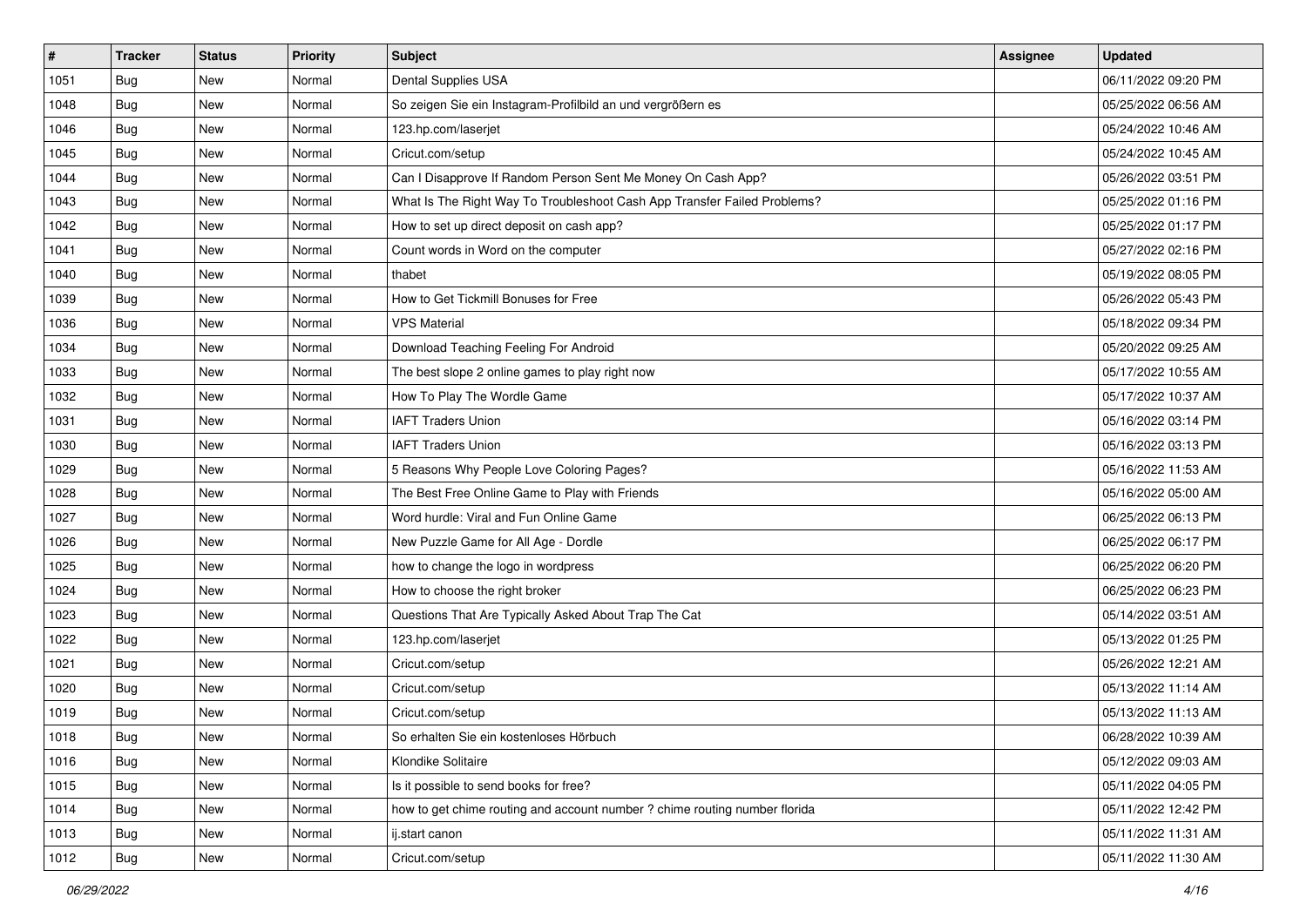| $\sharp$ | <b>Tracker</b> | <b>Status</b> | <b>Priority</b> | Subject                                                           | <b>Assignee</b> | <b>Updated</b>      |
|----------|----------------|---------------|-----------------|-------------------------------------------------------------------|-----------------|---------------------|
| 1011     | Bug            | New           | Normal          | Summary of 10 best coloring apps on phones                        |                 | 05/11/2022 10:58 AM |
| 1009     | <b>Bug</b>     | New           | Normal          | How to change routing number on Cash App?                         |                 | 05/11/2022 07:13 AM |
| 1008     | Bug            | New           | Normal          | Who was the first black woman to anchor a newscast?               |                 | 05/10/2022 03:13 PM |
| 1007     | Bug            | New           | Normal          | "ij.start canon                                                   |                 | 05/18/2022 10:40 AM |
| 1006     | <b>Bug</b>     | <b>New</b>    | Normal          | Cricut.com/setup                                                  |                 | 05/10/2022 01:22 PM |
| 1004     | Bug            | New           | Normal          | you get to pinch and drag a man with a very flexible face         |                 | 05/10/2022 10:59 AM |
| 1002     | Bug            | New           | Normal          | Chemistry Assignment Help                                         |                 | 06/04/2022 09:58 AM |
| 1001     | Bug            | New           | Normal          | Venmo Keep Saying Error?                                          |                 | 06/27/2022 02:20 AM |
| 999      | Bug            | New           | Normal          | Is there a way to find Google Feud answers?                       |                 | 06/28/2022 01:27 AM |
| 998      | Bug            | New           | Normal          | Is It Hard to Solve Wordle An                                     |                 | 06/27/2022 12:24 AM |
| 997      | Bug            | New           | Normal          | 123.hp.com/laserjet                                               |                 | 06/28/2022 09:48 AM |
| 996      | <b>Bug</b>     | New           | Normal          | Cricut.com/setup                                                  |                 | 06/27/2022 07:12 AM |
| 993      | Bug            | New           | Normal          | IO Games Free Online                                              |                 | 06/26/2022 09:41 AM |
| 992      | Bug            | New           | Normal          | So vergrößern Sie Ihr Instagram-Profilbild                        |                 | 06/26/2022 11:29 PM |
| 991      | Bug            | New           | Normal          | <b>MDMA MOLLY</b>                                                 |                 | 05/03/2022 12:03 AM |
| 990      | Bug            | New           | Normal          | Mushrooms                                                         |                 | 06/26/2022 05:41 AM |
| 989      | Bug            | New           | Normal          | Barewoods Wax Cigar                                               |                 | 06/26/2022 09:19 AM |
| 988      | Bug            | <b>New</b>    | Normal          | <b>Medicinal Mushrooms</b>                                        |                 | 06/27/2022 09:33 AM |
| 987      | <b>Bug</b>     | New           | Normal          | <b>Medicinal Mushrooms</b>                                        |                 | 06/27/2022 07:13 PM |
| 985      | Bug            | New           | Normal          | Find out the vitality of Facebook Phone Number:                   |                 | 06/27/2022 05:39 AM |
| 984      | Bug            | New           | Normal          | How to disable, permanently delete Twitter account on phone, PC   |                 | 06/26/2022 08:28 AM |
| 983      | Bug            | New           | Normal          | Finding issue in tekken 3 game?                                   |                 | 06/28/2022 03:26 AM |
| 982      | Bug            | <b>New</b>    | Normal          | Five sites that let you download free scenarios for your iPhone   |                 | 05/07/2022 09:34 PM |
| 981      | <b>Bug</b>     | New           | Normal          | VidMate Mod APK                                                   |                 | 06/28/2022 11:24 AM |
| 980      | <b>Bug</b>     | New           | Normal          | Free Gas Cards for the Unemployed                                 |                 | 06/28/2022 02:54 PM |
| 979      | Bug            | New           | Normal          | Free Gas Cards for the Unemployed                                 |                 | 06/25/2022 09:02 PM |
| 978      | <b>Bug</b>     | New           | Normal          | Delamore Lodge is a place to stay.                                |                 | 06/27/2022 04:57 AM |
| 977      | <b>Bug</b>     | New           | Normal          | Fans of the Old Country will like this book.                      |                 | 06/26/2022 05:54 AM |
| 975      | Bug            | New           | Normal          | Payback 2 Mod APK                                                 |                 | 05/05/2022 10:56 AM |
| 974      | Bug            | New           | Normal          | Watch NCAA Football Live Streaming Free                           |                 | 06/26/2022 05:33 PM |
| 972      | <b>Bug</b>     | New           | Normal          | How To Borrow Money From The Cash App? Get To Know About The Same |                 | 04/25/2022 07:30 AM |
| 971      | <b>Bug</b>     | New           | Normal          | How Do I Check Balance On Cash App Card With Optimum Ease?        |                 | 06/27/2022 08:16 PM |
| 970      | <b>Bug</b>     | New           | Normal          | The Amount Of Time Does Cash App Direct Deposit Time Take?        |                 | 06/26/2022 07:32 PM |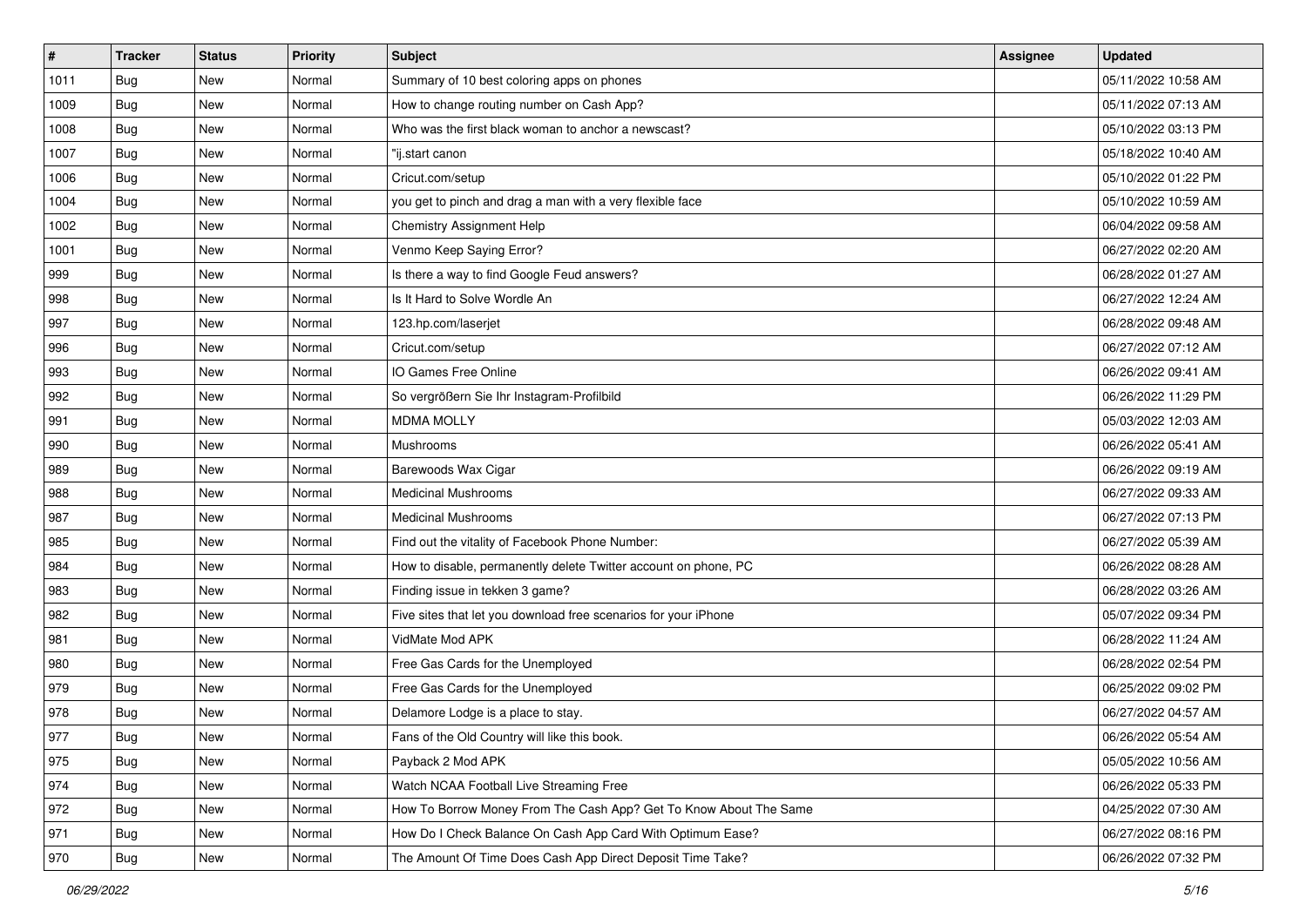| $\sharp$ | <b>Tracker</b> | <b>Status</b> | Priority | Subject                                                                                | <b>Assignee</b> | <b>Updated</b>      |
|----------|----------------|---------------|----------|----------------------------------------------------------------------------------------|-----------------|---------------------|
| 969      | Bug            | New           | Normal   | Watch NCAA Football Live Match Free                                                    |                 | 06/28/2022 01:31 PM |
| 966      | Bug            | New           | Normal   | How to Download the Filmes                                                             |                 | 06/27/2022 03:25 AM |
| 965      | Bug            | New           | Normal   | Go with cash app customer service to know where I can load my cash app card            |                 | 06/28/2022 04:30 AM |
| 964      | Bug            | New           | Normal   | Can I Fix Cash App Transfer Failed Issues By Adding Sufficient Funds?                  |                 | 06/26/2022 07:21 AM |
| 962      | Bug            | New           | Normal   | Kostenlose Hörbücher                                                                   |                 | 06/26/2022 10:45 PM |
| 961      | Bug            | New           | Normal   | TeaTv is an Android                                                                    |                 | 06/26/2022 02:02 PM |
| 959      | Bug            | New           | Normal   | Get connected with cash app team-How to get money off cash app at walmart without card |                 | 06/27/2022 08:52 AM |
| 958      | <b>Bug</b>     | New           | Normal   | Avail Cash app support service to know Sutton bank cash app number                     |                 | 06/26/2022 08:46 AM |
| 957      | Bug            | New           | Normal   | From Where I Can Get Cheap Writing Services?                                           |                 | 04/20/2022 05:06 AM |
| 956      | Bug            | <b>New</b>    | Normal   | FNF Free Mods Online                                                                   |                 | 06/25/2022 09:59 PM |
| 954      | Bug            | New           | Normal   | AZ Screen Recorder Mod                                                                 |                 | 06/25/2022 11:24 PM |
| 953      | Bug            | New           | Normal   | Manga Dogs - Read Your Favorite Comics on Your Smartphone                              |                 | 06/27/2022 03:53 PM |
| 952      | Bug            | New           | Normal   | Canon IJ Network Tool                                                                  |                 | 06/26/2022 10:35 AM |
| 951      | Bug            | New           | Normal   | Canon.com/ijsetup                                                                      |                 | 06/27/2022 07:56 PM |
| 950      | Bug            | New           | Normal   | ij.start canon                                                                         |                 | 06/26/2022 04:35 AM |
| 949      | Bug            | New           | Normal   | <b>Educational Games</b>                                                               |                 | 06/15/2022 09:11 PM |
| 948      | Bug            | New           | Normal   | Canon IJ Network Tool                                                                  |                 | 06/27/2022 09:30 PM |
| 947      | Bug            | New           | Normal   | is Disney Now and Disney Plus different?                                               |                 | 04/14/2022 09:53 AM |
| 946      | Bug            | New           | Normal   | What is Plex and Is Plex Legal?                                                        |                 | 06/26/2022 05:23 AM |
| 945      | Bug            | New           | Normal   | TikTok 18 Mod Apk For Your Android                                                     |                 | 04/13/2022 09:32 AM |
| 943      | Bug            | New           | Normal   | ij.start canon                                                                         |                 | 04/13/2022 08:52 AM |
| 942      | Bug            | New           | Normal   | Canon IJ Network Tool                                                                  |                 | 04/13/2022 08:45 AM |
| 941      | Bug            | New           | Normal   | is Disney Now and Disney Plus different?                                               |                 | 06/26/2022 12:10 PM |
| 940      | Bug            | New           | Normal   | What is Plex and Is Plex Legal?                                                        |                 | 06/26/2022 04:50 PM |
| 935      | Bug            | New           | Normal   | MovieBox Pro Apk - Watch Movies and TV Shows on Your Android Phone                     |                 | 06/26/2022 04:11 AM |
| 934      | <b>Bug</b>     | New           | Normal   | MovieBox Pro Apk - Watch Movies and TV Shows on Your Android Phone                     |                 | 05/10/2022 11:01 AM |
| 933      | Bug            | New           | Normal   | How Can I Watch Movies on My Mobile Phone                                              |                 | 06/24/2022 12:55 AM |
| 932      | <b>Bug</b>     | New           | Normal   | The best epic, long-playing PC games will consume days of your life.                   |                 | 05/15/2022 07:44 PM |
| 930      | Bug            | New           | Normal   | The best free games online                                                             |                 | 04/12/2022 09:05 AM |
| 929      | Bug            | New           | Normal   | Canon IJ Network Tool                                                                  |                 | 04/12/2022 08:32 AM |
| 928      | Bug            | New           | Normal   | How Does Sutton Bank Cash App Customer Service Help In Answering Your Questions?       |                 | 04/12/2022 11:36 AM |
| 926      | Bug            | New           | Normal   | tavor 7                                                                                |                 | 06/22/2022 05:08 PM |
| 925      | <b>Bug</b>     | New           | Normal   | tavor 7                                                                                |                 | 06/15/2022 03:45 AM |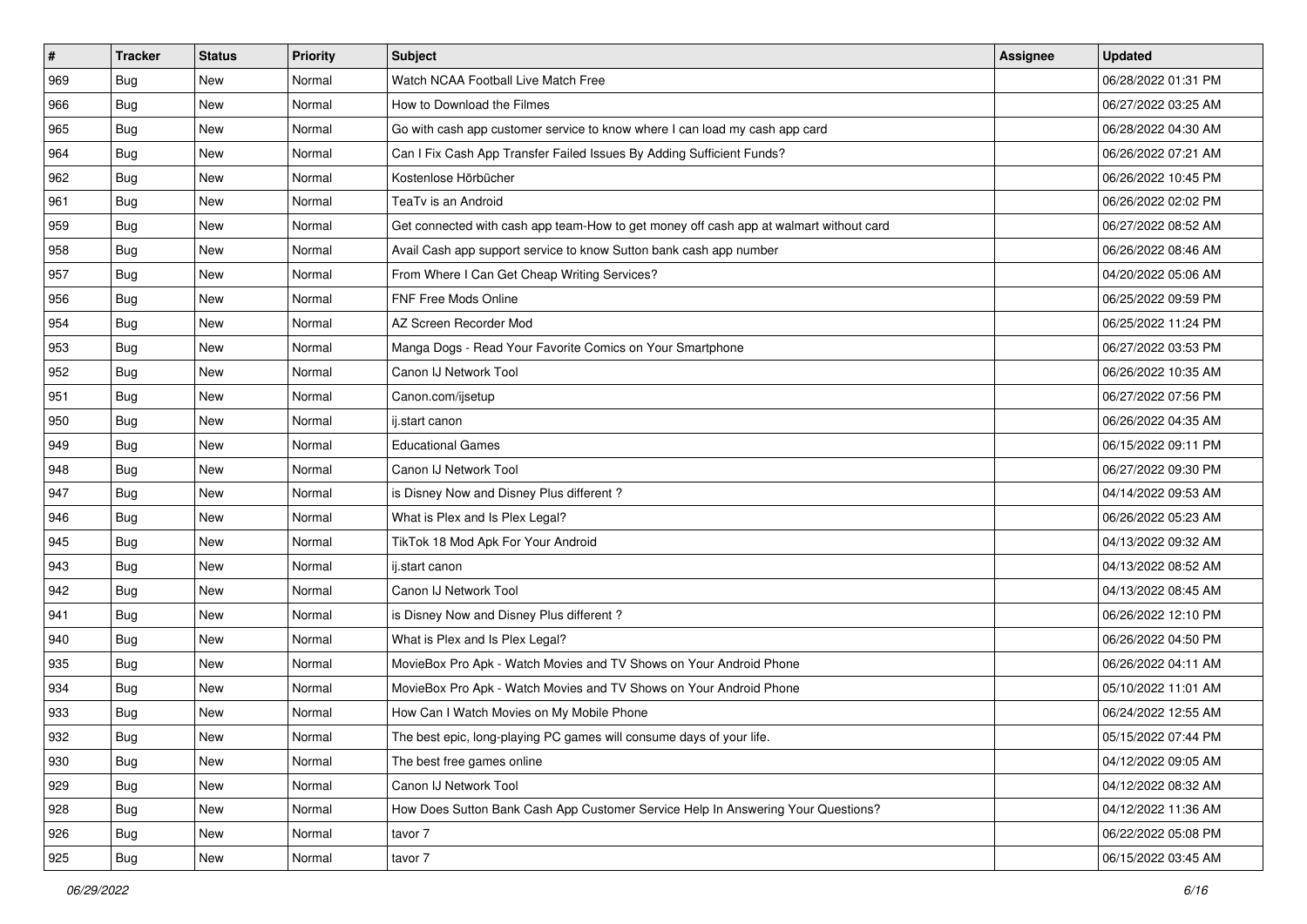| #   | <b>Tracker</b> | <b>Status</b> | <b>Priority</b> | Subject                                                                     | <b>Assignee</b> | <b>Updated</b>      |
|-----|----------------|---------------|-----------------|-----------------------------------------------------------------------------|-----------------|---------------------|
| 924 | Bug            | New           | Normal          | buy tec 9                                                                   |                 | 04/11/2022 02:54 PM |
| 923 | Bug            | <b>New</b>    | Normal          | frenchies for sale                                                          |                 | 04/11/2022 02:35 PM |
| 922 | Bug            | New           | Normal          | Why Is The Need For Assignment Writing Services?                            |                 | 06/29/2022 05:16 AM |
| 921 | <b>Bug</b>     | New           | Normal          | Canon IJ Network Tool                                                       |                 | 04/11/2022 09:00 AM |
| 920 | Bug            | <b>New</b>    | Normal          | Where I Can Get Essay Writing Services?                                     |                 | 04/11/2022 08:35 AM |
| 918 | <b>Bug</b>     | New           | Normal          | Antivirus for IOS                                                           |                 | 06/16/2022 10:36 PM |
| 917 | Bug            | New           | Normal          | Random Person Sent Me Money on Cash App-find solution?                      |                 | 04/09/2022 12:32 PM |
| 916 | <b>Bug</b>     | New           | Normal          | How long does it take to write a book?                                      |                 | 04/07/2022 12:15 PM |
| 915 | Bug            | New           | Normal          | Finance dissertation writing                                                |                 | 04/07/2022 09:22 AM |
| 914 | Bug            | <b>New</b>    | Normal          | Wordle: how to play fashion games for free?                                 |                 | 04/07/2022 08:30 AM |
| 913 | <b>Bug</b>     | New           | Normal          | Canon IJ Network Tool                                                       |                 | 04/07/2022 06:21 AM |
| 912 | Bug            | New           | Normal          | <b>Cuphead Mobile Game Review</b>                                           |                 | 06/09/2022 10:14 AM |
| 911 | Bug            | New           | Normal          | Aluminum Windows & Doors                                                    |                 | 04/06/2022 08:10 PM |
| 910 | Bug            | New           | Normal          | Each content looks unisize or not formated                                  |                 | 04/06/2022 11:21 AM |
| 909 | Bug            | <b>New</b>    | Normal          | Toca Life World APK                                                         |                 | 04/06/2022 04:52 AM |
| 908 | <b>Bug</b>     | New           | Normal          | Toca Life World APK                                                         |                 | 04/06/2022 03:18 AM |
| 907 | Bug            | New           | Normal          | Canon IJ Network Tool                                                       |                 | 04/04/2022 10:43 AM |
| 906 | Bug            | <b>New</b>    | Normal          | How To Change Cash App From Business To Personal Account For Any Reasons?   |                 | 04/04/2022 09:57 AM |
| 905 | Bug            | New           | Normal          | MINI MILITIA MOD APK                                                        |                 | 05/19/2022 01:54 PM |
| 898 | Bug            | New           | Normal          | Shadow Fight 2 Mod APK                                                      |                 | 04/02/2022 09:17 AM |
| 895 | <b>Bug</b>     | New           | Normal          | Cash App Scams                                                              |                 | 06/18/2022 02:36 PM |
| 893 | Bug            | New           | Normal          | klingeltone                                                                 |                 | 04/13/2022 11:06 AM |
| 892 | Bug            | <b>New</b>    | Normal          | Good game                                                                   |                 | 04/01/2022 09:15 AM |
| 891 | <b>Bug</b>     | New           | Normal          | The most interesting game today, have you tried it?                         |                 | 04/01/2022 09:17 AM |
| 889 | Bug            | New           | Normal          | What is Plex and how it's work?                                             |                 | 04/01/2022 09:14 AM |
| 888 | <b>Bug</b>     | New           | Normal          | Is the Fox News Channel on Roku free?                                       |                 | 06/28/2022 06:58 PM |
| 887 | <b>Bug</b>     | New           | Normal          | What is Plex and how it's work?                                             |                 | 04/01/2022 09:16 AM |
| 886 | <b>Bug</b>     | New           | Normal          | Is the Fox News Channel on Roku free?                                       |                 | 06/28/2022 09:36 PM |
| 885 | Bug            | New           | Normal          | How to Install the Tele Latino App For Android                              |                 | 03/28/2022 04:10 AM |
| 884 | Bug            | New           | Normal          | Why do Subway Surfers popular                                               |                 | 04/01/2022 09:16 AM |
| 883 | Bug            | New           | Normal          | Langweilen Sie sich jemals bei der gleichen alten Schriftart auf Instagram? |                 | 04/01/2022 09:16 AM |
| 882 | Bug            | New           | Normal          | How to change bank account on cash app?                                     |                 | 04/01/2022 09:16 AM |
| 880 | <b>Bug</b>     | New           | Normal          | Why do Subway Surfers popular                                               |                 | 04/01/2022 09:16 AM |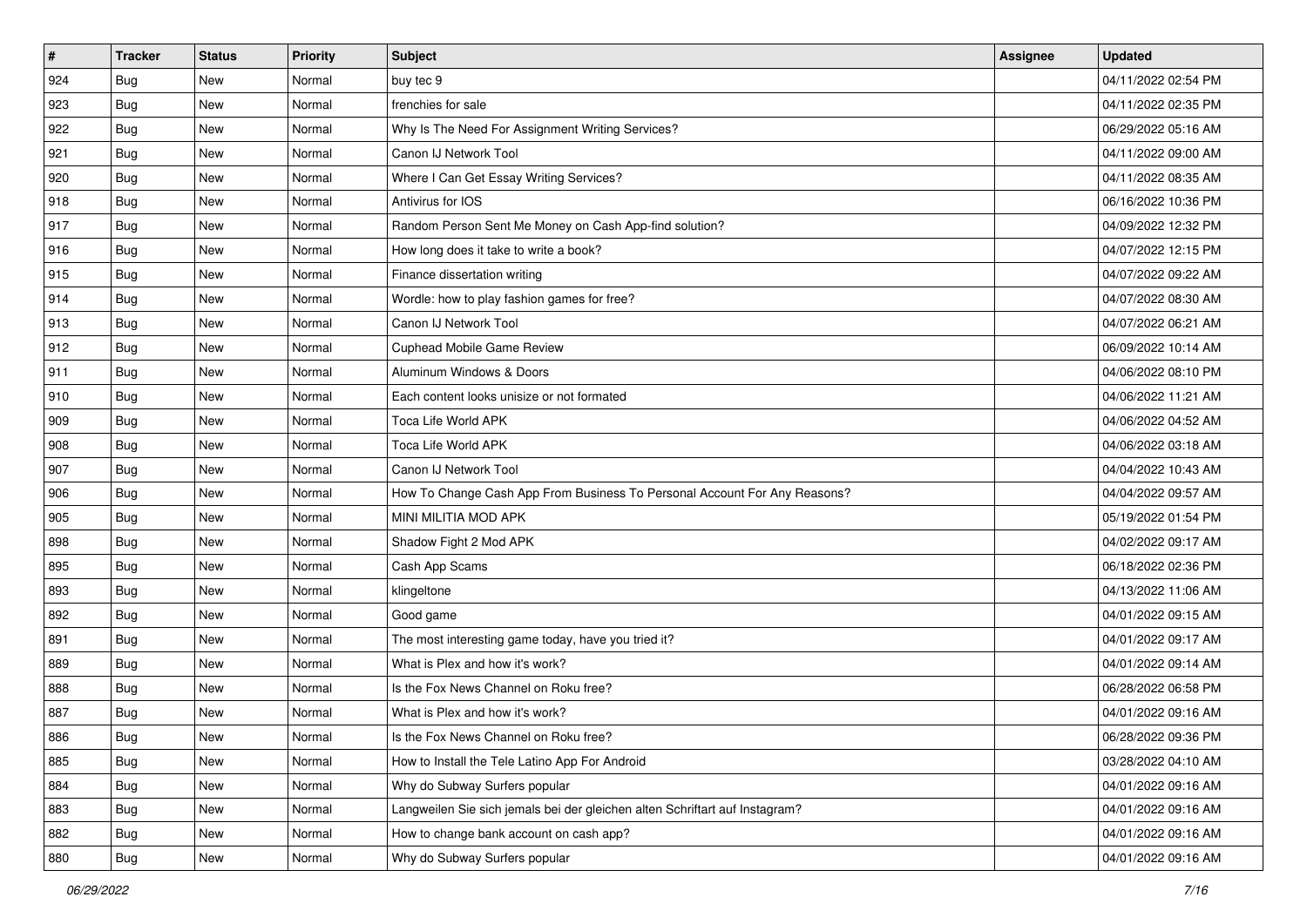| $\vert$ # | <b>Tracker</b> | <b>Status</b> | Priority | Subject                                                                          | <b>Assignee</b> | <b>Updated</b>      |
|-----------|----------------|---------------|----------|----------------------------------------------------------------------------------|-----------------|---------------------|
| 878       | <b>Bug</b>     | New           | Normal   | Wie ist instazoom hilfreich beim Herunterladen von Instagram-Profilbildern       |                 | 04/08/2022 09:28 PM |
| 876       | Bug            | <b>New</b>    | Normal   | Download Full-Size Profile Pictures of Your Favorite Users With InstaDP          |                 | 04/01/2022 09:12 AM |
| 875       | Bug            | New           | Normal   | Red ball game                                                                    |                 | 04/01/2022 09:15 AM |
| 874       | <b>Bug</b>     | New           | Normal   | Cómo descargar Minecraft Apk                                                     |                 | 06/26/2022 08:01 AM |
| 873       | <b>Bug</b>     | <b>New</b>    | Normal   | Klingeltöne mp3                                                                  |                 | 04/13/2022 11:03 AM |
| 872       | <b>Bug</b>     | New           | Normal   | Poppy Playtime Horror Game Free                                                  |                 | 04/01/2022 09:11 AM |
| 870       | Bug            | New           | Normal   | Mahjong Solitaire                                                                |                 | 04/01/2022 09:12 AM |
| 869       | <b>Bug</b>     | <b>New</b>    | Normal   | Sonnerie Post Malone 2022                                                        |                 | 04/13/2022 11:05 AM |
| 865       | <b>Bug</b>     | <b>New</b>    | Normal   | Canon IJ Printer Utility                                                         |                 | 05/18/2022 07:24 PM |
| 864       | Bug            | <b>New</b>    | Normal   | Canon IJ Network Tool                                                            |                 | 04/01/2022 09:14 AM |
| 863       | Bug            | New           | Normal   | Canon IJ Network Tool                                                            |                 | 04/01/2022 09:12 AM |
| 862       | <b>Bug</b>     | New           | Normal   | none                                                                             |                 | 04/01/2022 09:11 AM |
| 859       | <b>Bug</b>     | <b>New</b>    | Normal   | Canon IJ Network Tool                                                            |                 | 04/01/2022 09:13 AM |
| 857       | <b>Bug</b>     | New           | Normal   | Welcome to the world of classic retro games                                      |                 | 04/01/2022 09:13 AM |
| 856       | <b>Bug</b>     | New           | Normal   | Online Classes Assistance Help For Student                                       |                 | 04/01/2022 09:13 AM |
| 855       | <b>Bug</b>     | New           | Normal   | Online Classes Assistance Help For Student                                       |                 | 04/01/2022 09:13 AM |
| 854       | <b>Bug</b>     | New           | Normal   | How To Resolve Password Problems Through Facebook Customer Service?              |                 | 04/09/2022 06:11 PM |
| 853       | Bug            | <b>New</b>    | Normal   | what is dr laser                                                                 |                 | 04/01/2022 09:13 AM |
| 852       | <b>Bug</b>     | New           | Normal   | How to cancel your French Bee flight within 24 hours?                            |                 | 04/01/2022 09:13 AM |
| 851       | <b>Bug</b>     | New           | Normal   | Laden Sie den kostenlosen MP3-Klingelton für Ihr Mobiltelefon herunter           |                 | 04/01/2022 09:14 AM |
| 850       | <b>Bug</b>     | New           | Normal   | Puppy Playtime APK Android                                                       |                 | 04/01/2022 09:14 AM |
| 849       | <b>Bug</b>     | New           | Normal   | FutEmax App Apk - Watch Soccer, Fantasy Football, And More On Your Mobile Device |                 | 04/01/2022 09:04 AM |
| 844       | Bug            | <b>New</b>    | Normal   | To know Chime Routing Number call on the helpline number                         |                 | 04/01/2022 08:58 AM |
| 843       | Bug            | New           | Normal   | Canon IJ Network Tool                                                            |                 | 04/01/2022 08:58 AM |
| 842       | <b>Bug</b>     | New           | Normal   | Join the fun game                                                                |                 | 04/01/2022 08:58 AM |
| 841       | <b>Bug</b>     | <b>New</b>    | Normal   | How do I activate FOX NOW?                                                       |                 | 04/01/2022 08:58 AM |
| 840       | <b>Bug</b>     | <b>New</b>    | Normal   | Is Tubi really free and legal?                                                   |                 | 04/01/2022 08:58 AM |
| 839       | I Bug          | New           | Normal   | How do I activate FOX NOW?                                                       |                 | 04/01/2022 08:58 AM |
| 838       | Bug            | New           | Normal   | Celebrity Hunter Mod apk - Como instalá-lo                                       |                 | 04/01/2022 08:58 AM |
| 836       | Bug            | New           | Normal   | What Is The Required Amount To Pay As Cash App Clearance Fee?                    |                 | 04/01/2022 09:00 AM |
| 835       | Bug            | New           | Normal   | Build your strong army with Taming io                                            |                 | 04/01/2022 08:59 AM |
| 834       | <b>Bug</b>     | New           | Normal   | Grasp the secret to relieve stress and fatigue                                   |                 | 04/01/2022 08:57 AM |
| 833       | <b>Bug</b>     | New           | Normal   | Does Direct Deposit Hit Chime- seek Chime Customer Service                       |                 | 04/01/2022 08:59 AM |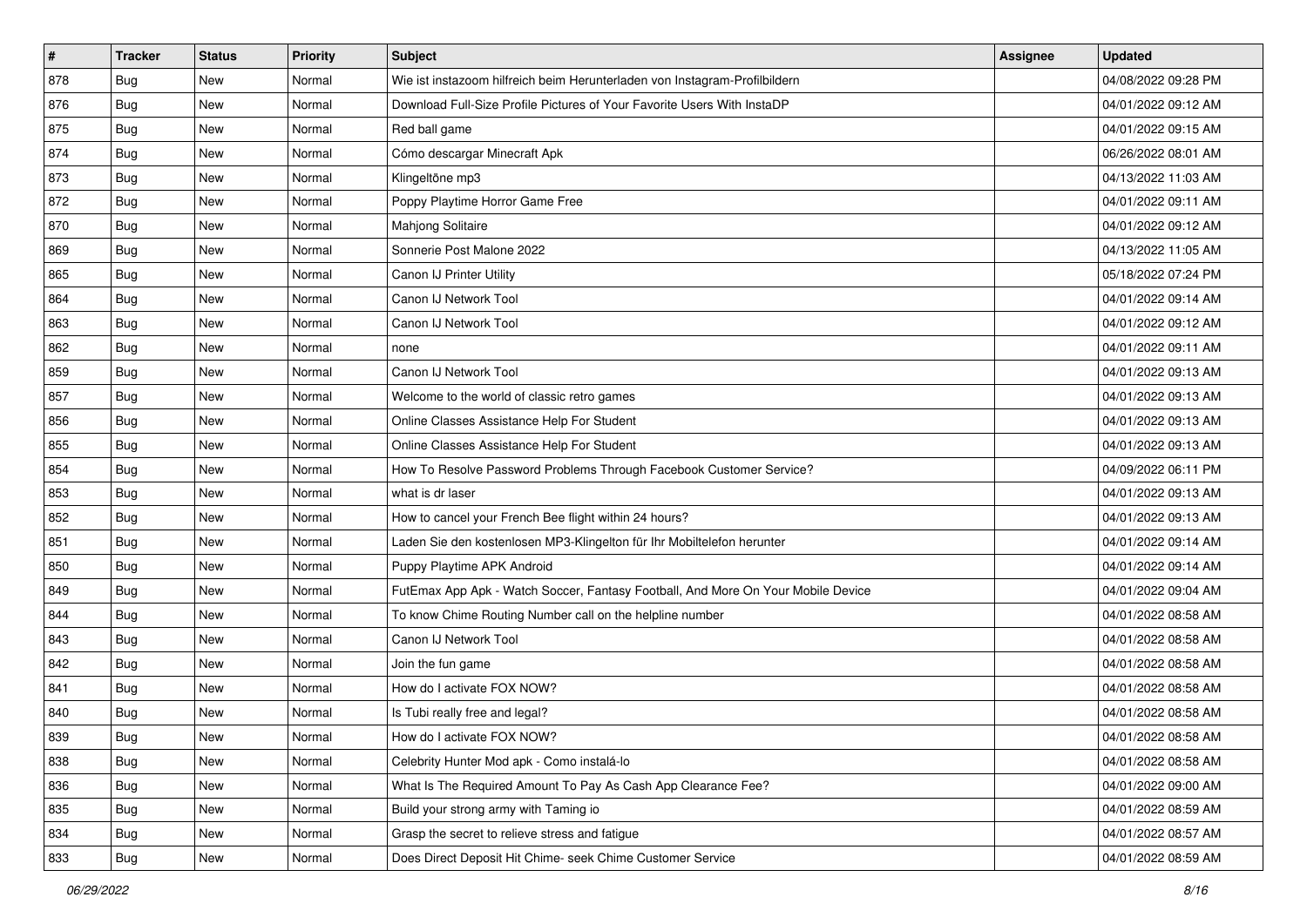| #   | <b>Tracker</b> | <b>Status</b> | <b>Priority</b> | Subject                                                          | <b>Assignee</b> | <b>Updated</b>      |
|-----|----------------|---------------|-----------------|------------------------------------------------------------------|-----------------|---------------------|
| 832 | <b>Bug</b>     | New           | Normal          | Choque Royale Mod Apk                                            |                 | 04/01/2022 08:59 AM |
| 831 | <b>Bug</b>     | <b>New</b>    | Normal          | Build and shoot                                                  |                 | 05/29/2022 04:47 PM |
| 830 | Bug            | New           | Normal          | Poppy Playtime APK                                               |                 | 06/27/2022 10:31 PM |
| 828 | <b>Bug</b>     | New           | Normal          | Nursery management                                               |                 | 06/28/2022 12:10 PM |
| 827 | <b>Bug</b>     | <b>New</b>    | Normal          | Come To Know The Required Steps To Unlock Cash App Account       |                 | 04/01/2022 08:59 AM |
| 826 | <b>Bug</b>     | New           | Normal          | How to Dowload MXL TV Premium                                    |                 | 05/26/2022 03:34 PM |
| 825 | <b>Bug</b>     | New           | Normal          | Lucky Patcher Download                                           |                 | 06/26/2022 06:09 PM |
| 822 | Bug            | New           | Normal          | Dowload Your Boyfriend Game                                      |                 | 06/28/2022 04:56 AM |
| 821 | <b>Bug</b>     | New           | Normal          | Nicoo - A Review of the Popular Battle Royale Game               |                 | 06/28/2022 08:30 AM |
| 820 | Bug            | <b>New</b>    | Normal          | Metal Slug Apk para Android                                      |                 | 06/28/2022 11:01 AM |
| 819 | <b>Bug</b>     | New           | Normal          | Metal Slug Apk para Android                                      |                 | 06/27/2022 09:35 AM |
| 817 | <b>Bug</b>     | <b>New</b>    | Normal          | Pacman 30th Anniversary                                          |                 | 06/28/2022 09:20 AM |
| 816 | <b>Bug</b>     | New           | Normal          | Play Scribble io fun with everyone                               |                 | 06/28/2022 03:20 PM |
| 811 | <b>Bug</b>     | New           | Normal          | Canon IJ Network Tool                                            |                 | 06/28/2022 06:12 AM |
| 809 | <b>Bug</b>     | <b>New</b>    | Normal          | Smash Karts - immerse yourself in the exciting race              |                 | 06/28/2022 09:57 AM |
| 808 | Bug            | New           | Normal          | Sinnvolle Guten-Morgen-Grüße                                     |                 | 06/28/2022 10:45 PM |
| 807 | <b>Bug</b>     | New           | Normal          | 1v1Battle is a strategic action 'Build and shoot' game           |                 | 06/27/2022 06:52 AM |
| 804 | <b>Bug</b>     | <b>New</b>    | Normal          | Review                                                           |                 | 06/29/2022 03:32 AM |
| 802 | <b>Bug</b>     | New           | Normal          | Who Is an ETL Engineer                                           |                 | 06/28/2022 02:03 AM |
| 801 | <b>Bug</b>     | <b>New</b>    | Normal          | Who Is an ETL Engineer                                           |                 | 06/27/2022 12:25 PM |
| 800 | Bug            | New           | Normal          | Who Is an ETL Engineer                                           |                 | 06/28/2022 08:48 AM |
| 799 | <b>Bug</b>     | New           | Normal          | Who Is an ETL Engineer                                           |                 | 06/28/2022 02:51 AM |
| 798 | Bug            | <b>New</b>    | Normal          | Who Is an ETL Engineer                                           |                 | 06/29/2022 02:44 AM |
| 796 | Bug            | New           | Normal          | How Does Cash App ++ actually work and What is the process of it |                 | 06/29/2022 05:10 AM |
| 795 | <b>Bug</b>     | New           | Normal          | Drift Boss - Exciting Race                                       |                 | 06/26/2022 06:32 PM |
| 792 | Bug            | New           | Normal          | What is Google Camera Mod?                                       |                 | 06/27/2022 10:20 AM |
| 791 | <b>Bug</b>     | <b>New</b>    | Normal          | Samsnung TV Plus is not working                                  |                 | 04/01/2022 09:03 AM |
| 790 | I Bug          | New           | Normal          | My app                                                           |                 | 04/01/2022 09:03 AM |
| 789 | Bug            | New           | Normal          | Full version                                                     |                 | 06/28/2022 10:51 PM |
| 788 | Bug            | New           | Normal          | Intro Maker Mod APK                                              |                 | 06/28/2022 04:21 AM |
| 787 | Bug            | New           | Normal          | Assured Assignment Help                                          |                 | 06/27/2022 05:19 PM |
| 786 | Bug            | New           | Normal          | Best Assignment Help in Australia & UK                           |                 | 06/21/2022 09:28 PM |
| 785 | <b>Bug</b>     | New           | Normal          | How To Get Money Off Cash App Without Card Or With A Card?       |                 | 06/28/2022 11:35 AM |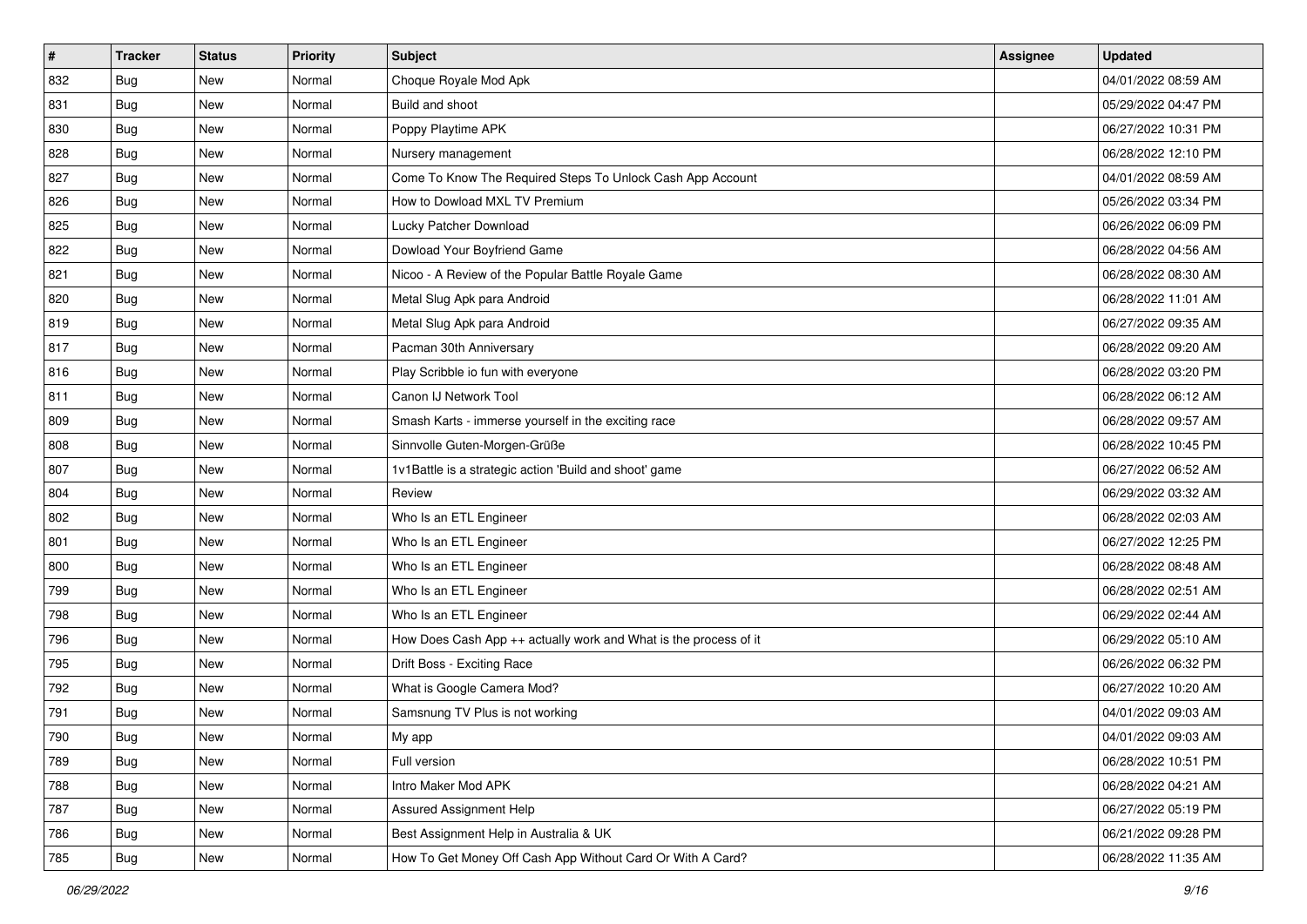| #   | <b>Tracker</b> | <b>Status</b> | Priority | <b>Subject</b>                                                                                      | <b>Assignee</b> | <b>Updated</b>      |
|-----|----------------|---------------|----------|-----------------------------------------------------------------------------------------------------|-----------------|---------------------|
| 784 | <b>Bug</b>     | New           | Normal   | How To Add Money On Cash App Card And Check The Funds?                                              |                 | 06/28/2022 12:36 PM |
| 783 | Bug            | New           | Normal   | How Do I Determine The Reasons And Solutions To Fix Cash App Transfer Failed?                       |                 | 06/27/2022 08:58 PM |
| 782 | Bug            | New           | Normal   | Comment faire une sonnerie téléphonique                                                             |                 | 06/27/2022 11:56 PM |
| 781 | <b>Bug</b>     | New           | Normal   | Free Whatsapp Group to Join                                                                         |                 | 06/28/2022 11:48 AM |
| 777 | <b>Bug</b>     | <b>New</b>    | Normal   | Obtain driving instructions using Google Maps.                                                      |                 | 06/29/2022 07:00 AM |
| 776 | <b>Bug</b>     | New           | Normal   | Wibargain                                                                                           |                 | 06/28/2022 01:57 PM |
| 775 | <b>Bug</b>     | New           | Normal   | cash app                                                                                            |                 | 02/14/2022 08:20 AM |
| 774 | <b>Bug</b>     | New           | Normal   | Follow proper initiatives                                                                           |                 | 06/27/2022 07:54 PM |
| 773 | <b>Bug</b>     | New           | Normal   | Spades - Play online free                                                                           |                 | 06/28/2022 12:26 PM |
| 772 | <b>Bug</b>     | <b>New</b>    | Normal   | united airlines baggage policy                                                                      |                 | 06/27/2022 10:53 PM |
| 771 | Bug            | New           | Normal   | united airlines baggage policy                                                                      |                 | 06/26/2022 07:19 AM |
| 770 | <b>Bug</b>     | New           | Normal   | Canon IJ Network Tool                                                                               |                 | 06/29/2022 04:48 AM |
| 769 | <b>Bug</b>     | <b>New</b>    | Normal   | check my cash app                                                                                   |                 | 06/28/2022 03:29 PM |
| 768 | <b>Bug</b>     | New           | Normal   | Where can you buy best jackets online?                                                              |                 | 06/26/2022 01:50 PM |
| 767 | <b>Bug</b>     | New           | Normal   | apkmod                                                                                              |                 | 06/28/2022 01:24 AM |
| 766 | Bug            | New           | Normal   | Pobreflix Mod APK Review                                                                            |                 | 06/28/2022 08:56 AM |
| 765 | <b>Bug</b>     | New           | Normal   | Follow proper initiatives to check my cash app                                                      |                 | 06/25/2022 10:08 AM |
| 764 | Bug            | <b>New</b>    | Normal   | What is available to see what I can watch HBO Max?                                                  |                 | 06/28/2022 03:59 AM |
| 762 | <b>Bug</b>     | New           | Normal   | How To Add Money To A Cash App Card If Struggling With Low Amount?                                  |                 | 06/27/2022 09:58 PM |
| 760 | <b>Bug</b>     | New           | Normal   | apkmod                                                                                              |                 | 06/27/2022 04:13 PM |
| 758 | <b>Bug</b>     | New           | Normal   | How Do I Study Consistently For Hours?                                                              |                 | 06/27/2022 12:49 AM |
| 757 | <b>Bug</b>     | New           | Normal   | Why Is Issue of Car Maintenance so Famous for the Consumers?                                        |                 | 04/01/2022 09:01 AM |
| 754 | Bug            | <b>New</b>    | Normal   | Cómo descargar tonos gratis de teléfono celular                                                     |                 | 06/26/2022 01:56 PM |
| 753 | Bug            | New           | Normal   | onlineessaygrader                                                                                   |                 | 06/28/2022 05:55 AM |
| 752 | <b>Bug</b>     | New           | Normal   | Plagerism checker                                                                                   |                 | 06/26/2022 06:33 PM |
| 750 | <b>Bug</b>     | New           | Normal   | Create a Report Template                                                                            |                 | 06/26/2022 04:27 PM |
| 749 | <b>Bug</b>     | New           | Normal   | The Best Bubble Shooter Game for Android                                                            |                 | 06/26/2022 12:12 PM |
| 748 | I Bug          | New           | Normal   | Il y a quelques façons d'obtenir des sonneries gratuites pour votre iPhone                          |                 | 06/26/2022 11:24 PM |
| 747 | Bug            | New           | Normal   | How to Install Tyflex Plus on Your Android Device                                                   |                 | 06/26/2022 08:16 AM |
| 744 | Bug            | New           | Normal   | <b>Pixel Survive</b>                                                                                |                 | 06/28/2022 05:13 AM |
| 743 | Bug            | New           | Normal   | They promote 'pixel art' contests and a 'game jam' related to the work and figure of Carlos Casares |                 | 06/28/2022 12:04 PM |
| 742 | Bug            | New           | Normal   | How Long Does Cash App Support Take To Respond For A Better Support?                                |                 | 06/25/2022 11:00 PM |
| 741 | <b>Bug</b>     | New           | Normal   | <b>Blockchain Technology Solutions</b>                                                              |                 | 06/26/2022 02:19 AM |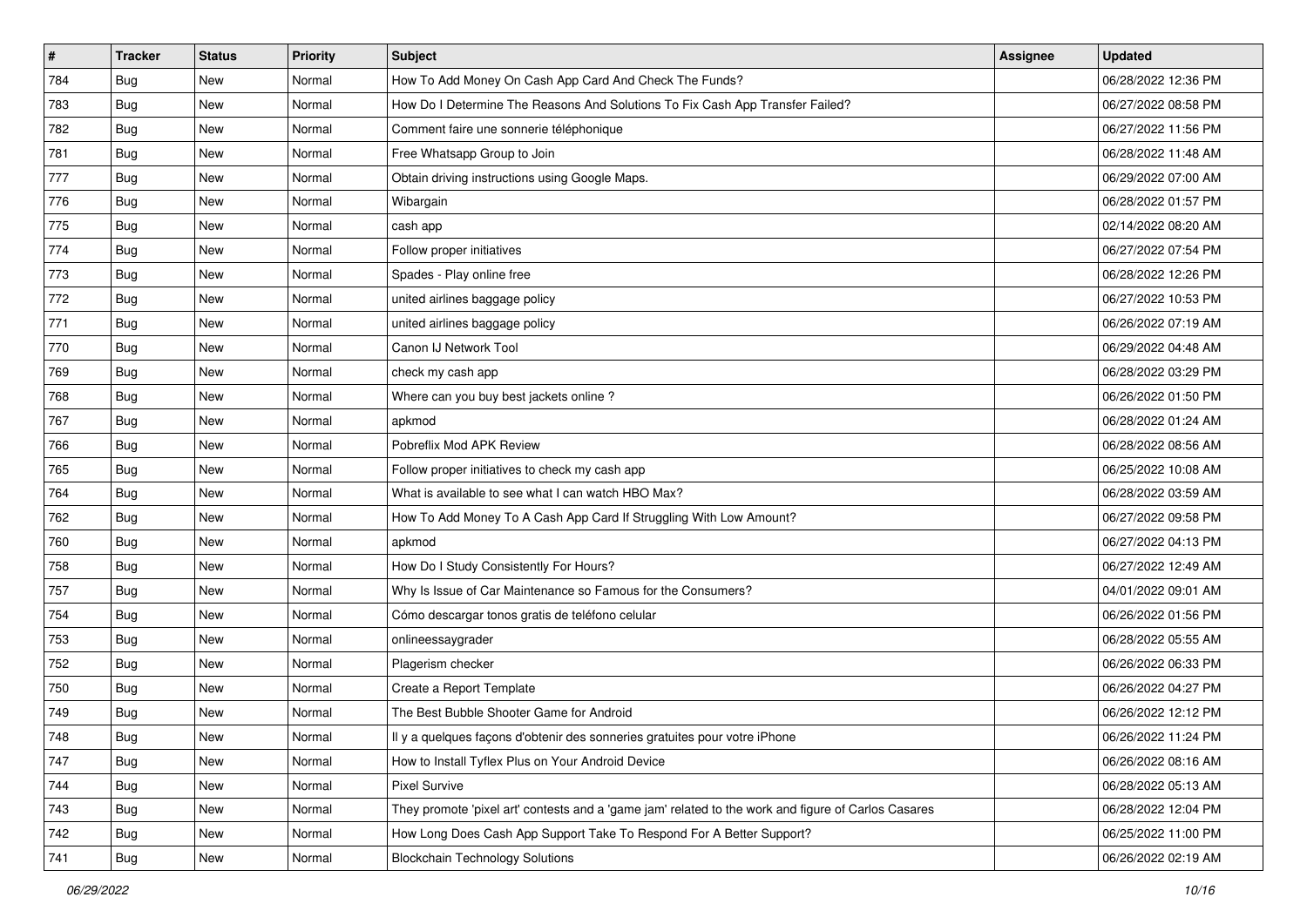| $\vert$ # | <b>Tracker</b> | <b>Status</b> | <b>Priority</b> | Subject                                                                             | <b>Assignee</b> | <b>Updated</b>      |
|-----------|----------------|---------------|-----------------|-------------------------------------------------------------------------------------|-----------------|---------------------|
| 739       | <b>Bug</b>     | New           | Normal          | law dissertation help                                                               |                 | 06/27/2022 06:12 PM |
| 738       | Bug            | <b>New</b>    | Normal          | How Much Amount Do I Get Using The Referral Code For Cash App?                      |                 | 06/27/2022 03:58 PM |
| 737       | Bug            | New           | Normal          | How Do I Talk To A Live Person At Facebook If Anything Is Doubtful?                 |                 | 06/27/2022 09:59 PM |
| 736       | <b>Bug</b>     | New           | Normal          | I Want to Edit in My Website (transfer-factor.net) Unfortunately, Unable to Edit It |                 | 06/24/2022 07:32 AM |
| 735       | <b>Bug</b>     | <b>New</b>    | Normal          | A quick fix of how to get money back from cash app stocks                           |                 | 06/29/2022 06:52 AM |
| 734       | <b>Bug</b>     | New           | Normal          | DR. STRANGE: Multiverse of Scheduling Madness!                                      |                 | 06/28/2022 07:07 AM |
| 733       | Bug            | New           | Normal          | How does one go about getting a book deal?                                          |                 | 06/28/2022 06:35 PM |
| 732       | <b>Bug</b>     | New           | Normal          | Get rectifications steps about why cash app transfer failed                         |                 | 06/26/2022 03:28 PM |
| 731       | <b>Bug</b>     | <b>New</b>    | Normal          | Avail Of Cash App Customer Service If Unable To Down Cash App Mobile App?           |                 | 06/25/2022 08:36 PM |
| 730       | Bug            | <b>New</b>    | Normal          | Canon IJ Network Tool                                                               |                 | 06/26/2022 05:51 PM |
| 729       | Bug            | New           | Normal          | Canon IJ Network Tool                                                               |                 | 06/28/2022 01:10 PM |
| 728       | <b>Bug</b>     | New           | Normal          | Will Cash App refund money if scammed? Hitches With Optimum Ease                    |                 | 06/26/2022 06:15 AM |
| 726       | Bug            | New           | Normal          | Mobile Application Development Services                                             |                 | 06/28/2022 04:44 PM |
| 724       | <b>Bug</b>     | New           | Normal          | Dial Chime Customer support number for a quick response                             |                 | 06/29/2022 03:31 AM |
| 721       | <b>Bug</b>     | <b>New</b>    | Normal          | Cómo instalar un Mod Apk                                                            |                 | 06/24/2022 09:39 PM |
| 720       | Bug            | New           | Normal          | How does Cash App Phone Number provide a quick treatment?                           |                 | 06/27/2022 08:02 AM |
| 719       | <b>Bug</b>     | New           | Normal          | How Do I Send \$5000 Through Cash App Account With Ease?                            |                 | 06/26/2022 10:14 PM |
| 717       | Bug            | <b>New</b>    | Normal          | Disney Plus Apk - Watch Movies and TV Shows on Your Device                          |                 | 06/27/2022 11:38 PM |
| 716       | <b>Bug</b>     | New           | Normal          | La celebración de un BabyShower.                                                    |                 | 06/27/2022 12:29 PM |
| 715       | <b>Bug</b>     | <b>New</b>    | Normal          | Puppy Playtime Descargar gratis                                                     |                 | 06/28/2022 10:46 PM |
| 714       | <b>Bug</b>     | New           | Normal          | Cuevana 3 Premium - Enjoy Your Favorite Movies and TV Shows on Your Smart TV        |                 | 06/27/2022 11:43 PM |
| 712       | <b>Bug</b>     | <b>New</b>    | Normal          | <b>Tips and Tricks</b>                                                              |                 | 06/28/2022 02:40 AM |
| 711       | Bug            | <b>New</b>    | Normal          | Human Fall Flat Apk Download                                                        |                 | 06/28/2022 08:27 PM |
| 710       | Bug            | New           | Normal          | Take Necessary Assistance If You Are Unable Activate Cash App Card                  |                 | 06/25/2022 09:26 PM |
| 709       | <b>Bug</b>     | New           | Normal          | How To Load Cash App Card At Walmart Without Having To Face Any Hassle?             |                 | 06/29/2022 03:26 AM |
| 708       | <b>Bug</b>     | New           | Normal          | Efficient ways to proceed with the cash app dispute process?                        |                 | 06/28/2022 04:03 AM |
| 706       | <b>Bug</b>     | New           | Normal          | How Can You Cancel A Cash App Payment Without Any Prior Information?                |                 | 06/26/2022 09:13 AM |
| 705       | i Bug          | New           | Normal          | wuxiaworld                                                                          |                 | 06/28/2022 06:56 AM |
| 704       | Bug            | New           | Normal          | Reach support team of Chime Customer Service for instant help                       |                 | 06/29/2022 05:49 AM |
| 703       | Bug            | New           | Normal          | For real-time help, dial Facebook customer service number                           |                 | 06/29/2022 12:30 AM |
| 702       | Bug            | New           | Normal          | Avail Chime Customer Service to know How To Get Chime Bank Statement                |                 | 06/28/2022 04:58 AM |
| 701       | <b>Bug</b>     | New           | Normal          | Why Law Essay Helper UK is Necessary?                                               |                 | 06/28/2022 08:12 AM |
| 700       | <b>Bug</b>     | New           | Normal          | Cómo descargar Poppy Playtime                                                       |                 | 04/01/2022 09:30 AM |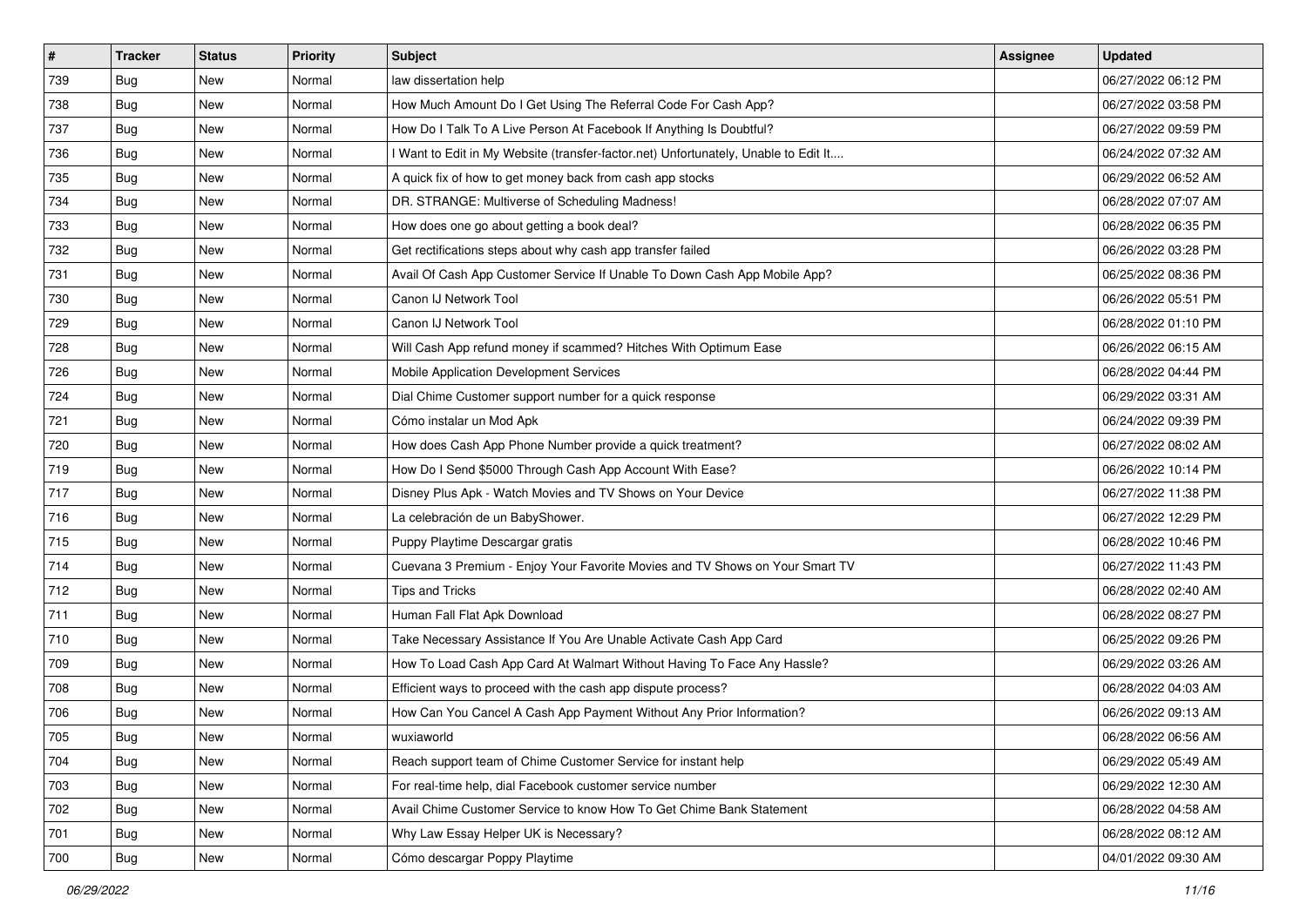| $\pmb{\#}$ | <b>Tracker</b> | <b>Status</b> | <b>Priority</b> | Subject                                                               | <b>Assignee</b> | <b>Updated</b>      |
|------------|----------------|---------------|-----------------|-----------------------------------------------------------------------|-----------------|---------------------|
| 699        | Bug            | New           | Normal          | Would you be able to utilize Cash App Twitch?                         |                 | 06/29/2022 06:52 AM |
| 697        | <b>Bug</b>     | New           | Normal          | How to Descargar Pura TV For Android                                  |                 | 06/28/2022 04:43 PM |
| 696        | Bug            | New           | Normal          | How to Install the TuMangaOnline App                                  |                 | 06/29/2022 04:33 AM |
| 695        | Bug            | New           | Normal          | Refer Listas IPTV Apk                                                 |                 | 06/29/2022 06:50 AM |
| 692        | <b>Bug</b>     | New           | Normal          | Esports 888b                                                          |                 | 06/12/2022 10:04 AM |
| 691        | Bug            | New           | Normal          | tea garden dublin                                                     |                 | 04/01/2022 09:31 AM |
| 690        | Bug            | New           | Normal          | campervan hire                                                        |                 | 06/28/2022 11:55 AM |
| 689        | Bug            | New           | Normal          | How to use twitch.tv/activate?                                        |                 | 06/28/2022 10:48 PM |
| 688        | Bug            | New           | Normal          | How to use twitch.tv/activate?                                        |                 | 06/24/2022 04:16 AM |
| 687        | <b>Bug</b>     | New           | Normal          | How to use twitch.tv/activate?                                        |                 | 06/29/2022 06:41 AM |
| 686        | Bug            | New           | Normal          | Welcome To The Most Demandable Mahipalpur Escorts Agency              |                 | 06/27/2022 03:45 PM |
| 684        | <b>Bug</b>     | New           | Normal          | Difference between paper map and online map                           |                 | 06/28/2022 05:41 PM |
| 682        | Bug            | New           | Normal          | Does Facebook customer service live chat allow to speak with someone? |                 | 06/27/2022 05:19 PM |
| 679        | Bug            | New           | Normal          | Word Finder helps you to play word games better                       |                 | 04/01/2022 09:34 AM |
| 678        | Bug            | New           | Normal          | How to be a winner in buidnow gg                                      |                 | 06/28/2022 10:22 AM |
| 677        | Bug            | New           | Normal          | Logo Design Services Near Me                                          |                 | 06/27/2022 07:18 PM |
| 676        | Bug            | New           | Normal          | Does Facebook customer service live chat allow to speak with someone? |                 | 04/01/2022 09:39 AM |
| 675        | <b>Bug</b>     | New           | Normal          | What Are Smart Tactics To Fix Cash App Transfer Failed Hurdles?       |                 | 06/27/2022 09:51 AM |
| 673        | Bug            | New           | Normal          | Learn the basics of pixel art - Clear grid                            |                 | 06/27/2022 05:06 PM |
| 672        | <b>Bug</b>     | New           | Normal          | The easiest way to delete ringtones on iPhone                         |                 | 06/28/2022 08:44 PM |
| 670        | Bug            | New           | Normal          | JTWhatsApp Apk - The New and Improved WhatsApp                        |                 | 06/28/2022 12:32 PM |
| 668        | Bug            | New           | Normal          | Get to know Cash App Refund Process here                              |                 | 06/29/2022 07:21 AM |
| 667        | <b>Bug</b>     | New           | Normal          | What Is a Ringtone?                                                   |                 | 06/29/2022 12:34 AM |
| 666        | Bug            | New           | Normal          | 470+ pages à colorier de Noël                                         |                 | 06/28/2022 10:02 AM |
| 664        | Bug            | New           | Normal          | Tea TV Apk Download - The Best Way to Watch Movies Offline            |                 | 06/28/2022 04:09 PM |
| 662        | Bug            | New           | Normal          | Oreo TV Download - The Easiest Way to Watch Live TV                   |                 | 06/27/2022 03:14 PM |
| 661        | Bug            | New           | Normal          | Turbo VPN MOD APK Download                                            |                 | 06/27/2022 07:18 PM |
| 660        | <b>Bug</b>     | New           | Normal          | Anchovies Nutrition Facts And Health Benefits                         |                 | 04/01/2022 09:40 AM |
| 659        | Bug            | New           | Normal          | Olive Oil Properties And Health Benefits                              |                 | 06/27/2022 06:34 PM |
| 658        | Bug            | New           | Normal          | Watermelon Nutrition Facts And Health Benefits                        |                 | 06/28/2022 01:57 AM |
| 657        | Bug            | New           | Normal          | <b>Coconut Nutrition Facts And Health Benefits</b>                    |                 | 06/27/2022 08:56 AM |
| 656        | Bug            | New           | Normal          | Kiwi Nutrition Facts And Health Benefits                              |                 | 06/28/2022 08:54 PM |
| 655        | <b>Bug</b>     | New           | Normal          | <b>Eggplant Health Benefits</b>                                       |                 | 06/27/2022 03:40 PM |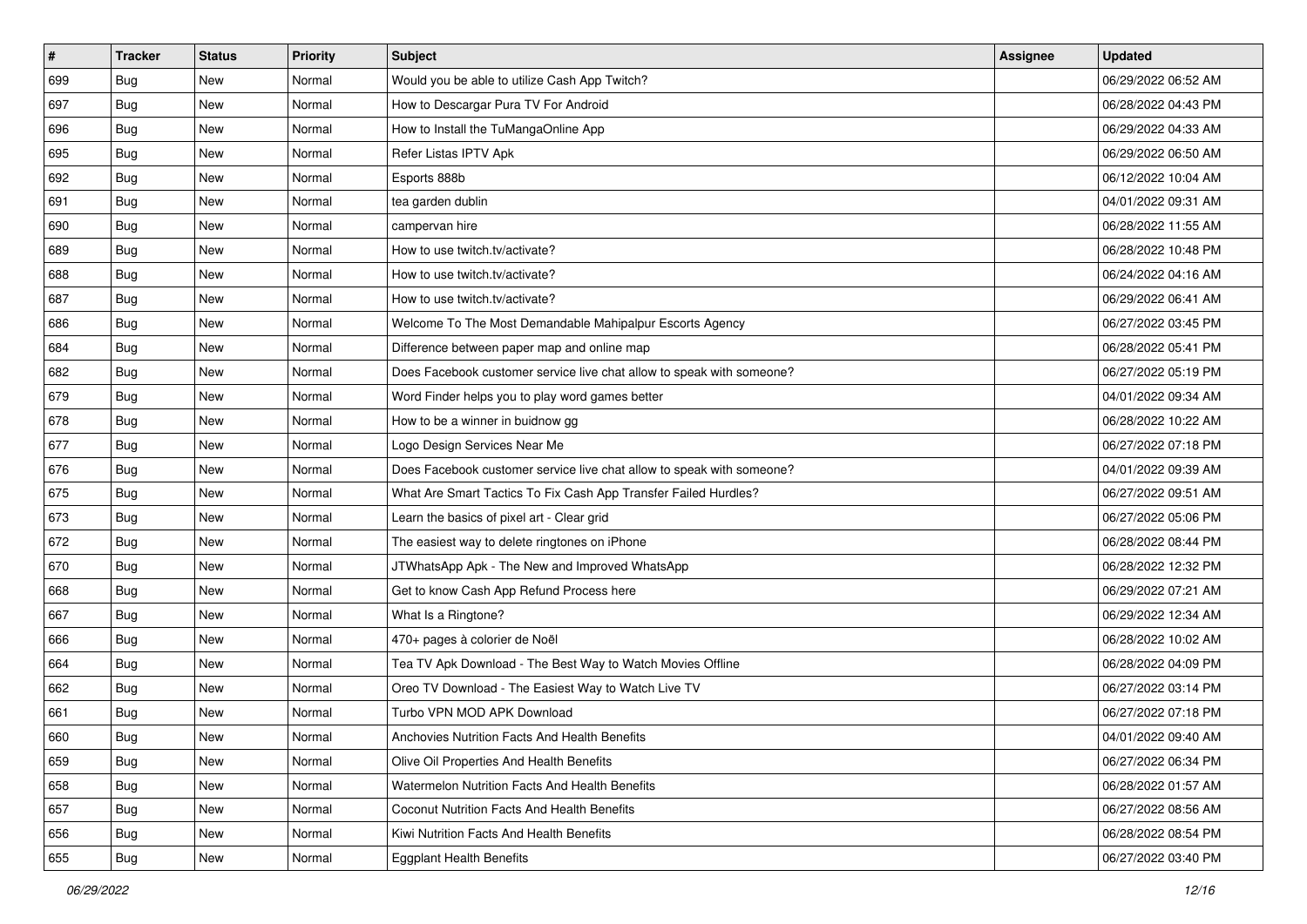| #   | <b>Tracker</b> | <b>Status</b> | <b>Priority</b> | Subject                                                                          | <b>Assignee</b> | <b>Updated</b>      |
|-----|----------------|---------------|-----------------|----------------------------------------------------------------------------------|-----------------|---------------------|
| 653 | <b>Bug</b>     | New           | Normal          | Jujube (Jinjoles): Properties And Health Benefits                                |                 | 06/27/2022 08:47 AM |
| 652 | Bug            | New           | Normal          | Sesame Health Benefits                                                           |                 | 06/28/2022 03:01 AM |
| 651 | <b>Bug</b>     | New           | Normal          | Salmon Health Benefits                                                           |                 | 06/28/2022 05:49 PM |
| 650 | <b>Bug</b>     | New           | Normal          | <b>Cherries Health Benefits</b>                                                  |                 | 06/26/2022 12:57 AM |
| 645 | Bug            | New           | Normal          | thong tin chinh xac nhat hom nay                                                 |                 | 06/28/2022 02:48 PM |
| 644 | <b>Bug</b>     | New           | Normal          | <b>TeaTV App Review</b>                                                          |                 | 06/27/2022 11:47 AM |
| 643 | Bug            | New           | Normal          | Oreo TV Apk Download                                                             |                 | 06/28/2022 04:57 PM |
| 642 | Bug            | New           | Normal          | thong tin thoi tiet ngay hom nay                                                 |                 | 06/27/2022 10:03 AM |
| 641 | <b>Bug</b>     | New           | Normal          | Get Best Economics Dissertation Writing Service                                  |                 | 06/25/2022 10:04 AM |
| 640 | Bug            | New           | Normal          | play game with me                                                                |                 | 06/28/2022 06:33 AM |
| 639 | <b>Bug</b>     | New           | Normal          | thong tin chinh xac                                                              |                 | 06/29/2022 02:44 AM |
| 638 | <b>Bug</b>     | New           | Normal          | Run 3 game                                                                       |                 | 06/26/2022 06:31 AM |
| 636 | <b>Bug</b>     | New           | Normal          | What is the most popular furniture color?                                        |                 | 06/25/2022 04:57 PM |
| 635 | Bug            | New           | Normal          | Buy Steroids Online with OurMedicnes.com   Best Quality Steroids                 |                 | 06/29/2022 12:17 AM |
| 634 | Bug            | New           | Normal          | Buy Vidalista Tablets (Tadalafil) at [\$25 OFF + Free Shipping] Vidalistatablets |                 | 06/29/2022 02:25 AM |
| 633 | Bug            | New           | Normal          | How i can i solve my issue                                                       |                 | 04/01/2022 09:38 AM |
| 632 | Bug            | New           | Normal          | CheapestMedsShop   100% Safe Medicines Online in UK & AUS.                       |                 | 06/28/2022 09:52 AM |
| 631 | Bug            | New           | Normal          | How Can I Load Cash App Card at Walmart straight away?                           |                 | 06/26/2022 04:07 PM |
| 630 | Bug            | New           | Normal          | How Can I Load Cash App Card at Walmart straight away?                           |                 | 06/26/2022 12:04 AM |
| 629 | Bug            | New           | Normal          | How Can I Load Cash App Card at Walmart straight away?                           |                 | 06/28/2022 06:07 AM |
| 628 | <b>Bug</b>     | New           | Normal          | CV reviewing services!                                                           |                 | 06/28/2022 12:17 AM |
| 627 | <b>Bug</b>     | New           | Normal          | <b>HELO</b>                                                                      |                 | 06/28/2022 11:28 AM |
| 625 | Bug            | New           | Normal          | The best free online driving directions tool                                     |                 | 04/01/2022 09:28 AM |
| 624 | <b>Bug</b>     | New           | Normal          | Use go with the Driving Directions for your go                                   |                 | 06/21/2022 04:54 AM |
| 623 | Bug            | New           | Normal          | Listen to online radio stations for mobile phones                                |                 | 06/28/2022 06:33 AM |
| 622 | Bug            | New           | Normal          | CheapestMedsShop   100% Safe Medicines Online in UK & AUS.                       |                 | 06/28/2022 05:22 AM |
| 621 | <b>Bug</b>     | New           | Normal          | Buy All Modafinil & Armodafinil Tablets @Buy Modafinil US                        |                 | 06/28/2022 06:49 AM |
| 620 | <b>Bug</b>     | New           | Normal          | Viagra Meds: Fastest & Quick Delivery On Your Doorstep - USA                     |                 | 06/28/2022 04:33 AM |
| 619 | Bug            | New           | Normal          | Online Trusted Medicine Store in US for Health - Genericmedsupply                |                 | 06/29/2022 12:26 AM |
| 618 | Bug            | New           | Normal          | Buy Steroids Online with OurMedicnes.com   Best Quality Steroids                 |                 | 06/27/2022 06:17 PM |
| 617 | <b>Bug</b>     | New           | Normal          | Buy Vidalista Tablets (Tadalafil) at [\$25 OFF + Free Shipping] Vidalistatablets |                 | 06/28/2022 03:33 AM |
| 616 | Bug            | New           | Normal          | Buy Anavar Tablets   Anavar For Sale in USA, UK & Australia                      |                 | 06/28/2022 02:12 AM |
| 615 | <b>Bug</b>     | New           | Normal          | CheapestMedsShop   100% Safe Medicines Online in USA UK & AUS.                   |                 | 06/29/2022 07:03 AM |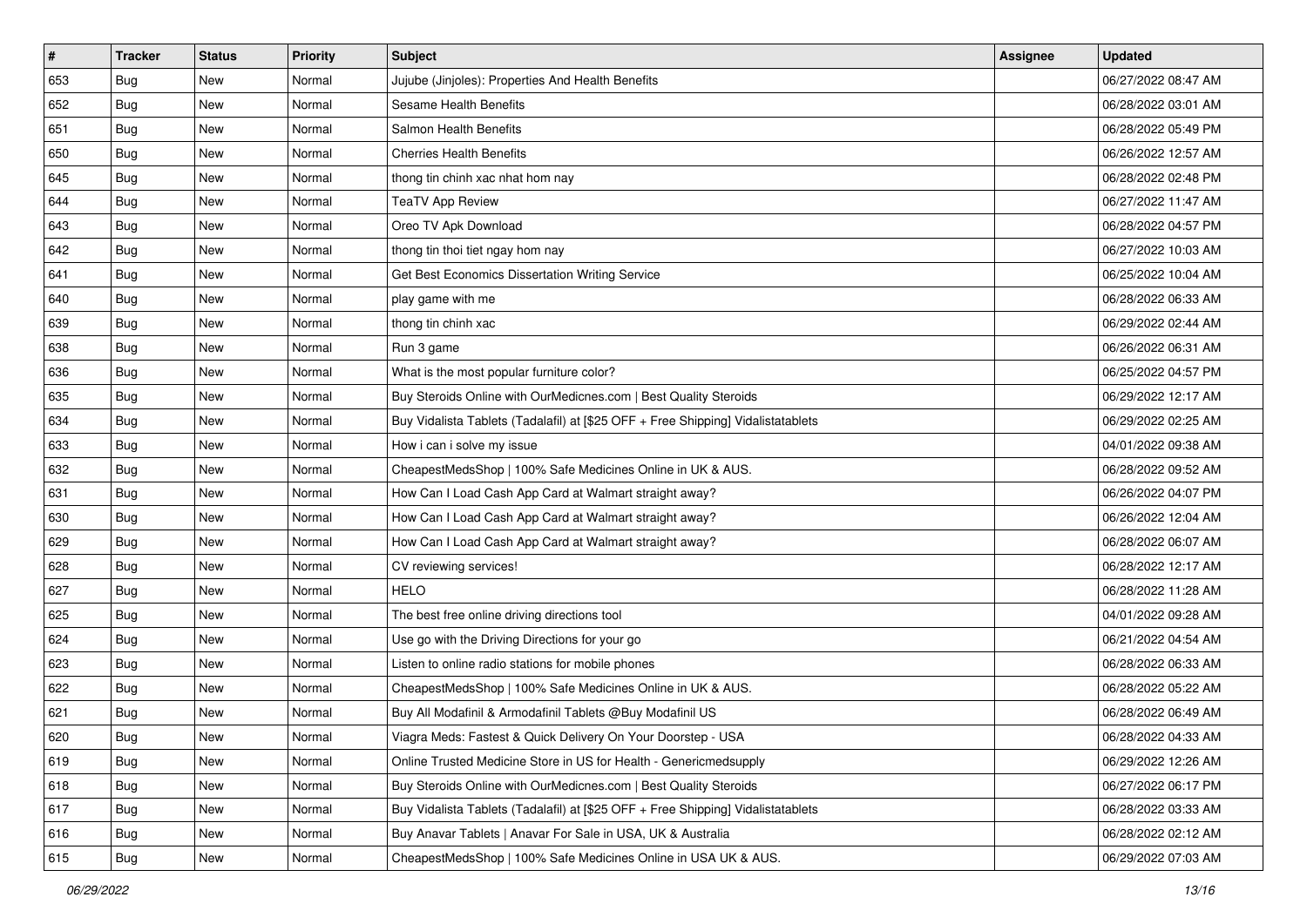| #   | <b>Tracker</b> | <b>Status</b> | <b>Priority</b> | Subject                                                                                                                                                                                                                                                               | <b>Assignee</b> | <b>Updated</b>      |
|-----|----------------|---------------|-----------------|-----------------------------------------------------------------------------------------------------------------------------------------------------------------------------------------------------------------------------------------------------------------------|-----------------|---------------------|
| 614 | Bug            | New           | Normal          | Como baixar o MOD APK no celular                                                                                                                                                                                                                                      |                 | 06/29/2022 02:22 AM |
| 613 | Bug            | New           | Normal          | Buy Aspadol 100mg Tab Online in US, UK, AU   Erospharmacy                                                                                                                                                                                                             |                 | 06/29/2022 07:00 AM |
| 612 | Bug            | New           | Normal          | Luxury Slingshot Rental                                                                                                                                                                                                                                               |                 | 06/27/2022 07:36 PM |
| 607 | Bug            | New           | Normal          | Vex 5                                                                                                                                                                                                                                                                 |                 | 06/27/2022 11:24 PM |
| 604 | Bug            | <b>New</b>    | Normal          | <b>Idle Game Online</b>                                                                                                                                                                                                                                               |                 | 06/28/2022 04:30 AM |
| 603 | Bug            | New           | Normal          | Premiere gratuito da lista de IPTV                                                                                                                                                                                                                                    |                 | 06/28/2022 03:48 AM |
| 600 | Bug            | New           | Normal          | Play Store Pro                                                                                                                                                                                                                                                        |                 | 06/27/2022 09:43 PM |
| 599 | Bug            | New           | Normal          | Do you know how to delete cash app account from your computer?                                                                                                                                                                                                        |                 | 06/28/2022 05:16 PM |
| 598 | Bug            | New           | Normal          | Universo s / f Download                                                                                                                                                                                                                                               |                 | 06/25/2022 03:38 PM |
| 597 | Bug            | New           | Normal          | Universo s / f Download                                                                                                                                                                                                                                               |                 | 06/28/2022 03:36 AM |
| 596 | Bug            | New           | Normal          | Kids Games                                                                                                                                                                                                                                                            |                 | 06/27/2022 04:08 AM |
| 595 | Bug            | New           | Normal          | RFM Online - une révolution dans la gestion de l'identité numérique                                                                                                                                                                                                   |                 | 06/27/2022 11:06 PM |
| 593 | Bug            | New           | Normal          | Eiffel Spark Ultimate C2 SN series is a fully synthetic range of advanced performance engine oils blended in<br>high performance fully synthetic (PAO - polyalphaolefin) basestocks fortified with advanced technology<br>additive system, specifically formulated to |                 | 06/28/2022 08:34 PM |
| 592 | Bug            | New           | Normal          | Deezer Premium APK - Baixe músicas de qualquer lugar do mundo de graça                                                                                                                                                                                                |                 | 06/27/2022 10:23 PM |
| 591 | Bug            | New           | Normal          | How To Find Facebook Modifications For Your Spotify Premium Apk?                                                                                                                                                                                                      |                 | 06/29/2022 12:40 AM |
| 590 | Bug            | New           | Normal          | Follow proper initiatives to check my cash app card balance:                                                                                                                                                                                                          |                 | 06/27/2022 09:57 AM |
| 589 | Bug            | New           | Normal          | How can I get the cash app phone number of customer support?                                                                                                                                                                                                          |                 | 06/28/2022 07:11 AM |
| 588 | Bug            | New           | Normal          | YouTube Vanced Apk Manager App - Como instalá-lo                                                                                                                                                                                                                      |                 | 06/28/2022 10:56 PM |
| 587 | Bug            | <b>New</b>    | Normal          | Why Picsart Pro Offers Great Features                                                                                                                                                                                                                                 |                 | 06/27/2022 05:28 PM |
| 586 | Bug            | New           | Normal          | Best Modifications For Your Mobile Phone                                                                                                                                                                                                                              |                 | 06/27/2022 07:15 PM |
| 585 | Bug            | <b>New</b>    | Normal          | What is cash app help number?                                                                                                                                                                                                                                         |                 | 06/26/2022 06:21 PM |
| 584 | Bug            | New           | Normal          | Want the cash app customer service number to check balance?                                                                                                                                                                                                           |                 | 06/29/2022 01:00 AM |
| 581 | Bug            | New           | Normal          | E-Learning Course Help                                                                                                                                                                                                                                                |                 | 06/28/2022 03:36 AM |
| 577 | Bug            | <b>New</b>    | Normal          | Follow these easy steps to make Admiral Casino Login                                                                                                                                                                                                                  |                 | 06/28/2022 03:52 AM |
| 576 | Bug            | New           | Normal          | So laden Sie ein Instagram-Bild herunter                                                                                                                                                                                                                              |                 | 06/28/2022 01:51 PM |
| 574 | Bug            | <b>New</b>    | Normal          | How to fix the Epson printer offline issue due to a wired connection?                                                                                                                                                                                                 |                 | 06/28/2022 12:52 PM |
| 573 | Bug            | New           | Normal          | Experimente lo mejor en la aplicación Apk de juegos gratis                                                                                                                                                                                                            |                 | 06/28/2022 12:55 AM |
| 568 | <b>Bug</b>     | New           | Normal          | Instale a versão mais recente do YouTube Premium                                                                                                                                                                                                                      |                 | 06/27/2022 08:56 PM |
| 567 | Bug            | <b>New</b>    | Normal          | Singapore assignment help                                                                                                                                                                                                                                             |                 | 06/28/2022 04:12 AM |
| 566 | <b>Bug</b>     | New           | Normal          | Kinemaster Pro Download - los App Review                                                                                                                                                                                                                              |                 | 04/01/2022 09:27 AM |
| 565 | <b>Bug</b>     | New           | Normal          | How To Install RepelisPlus On Your Android Phone?                                                                                                                                                                                                                     |                 | 06/28/2022 09:46 AM |
| 564 | <b>Bug</b>     | New           | Normal          | How To Install RepelisPlus On Your Android Phone?                                                                                                                                                                                                                     |                 | 06/29/2022 05:11 AM |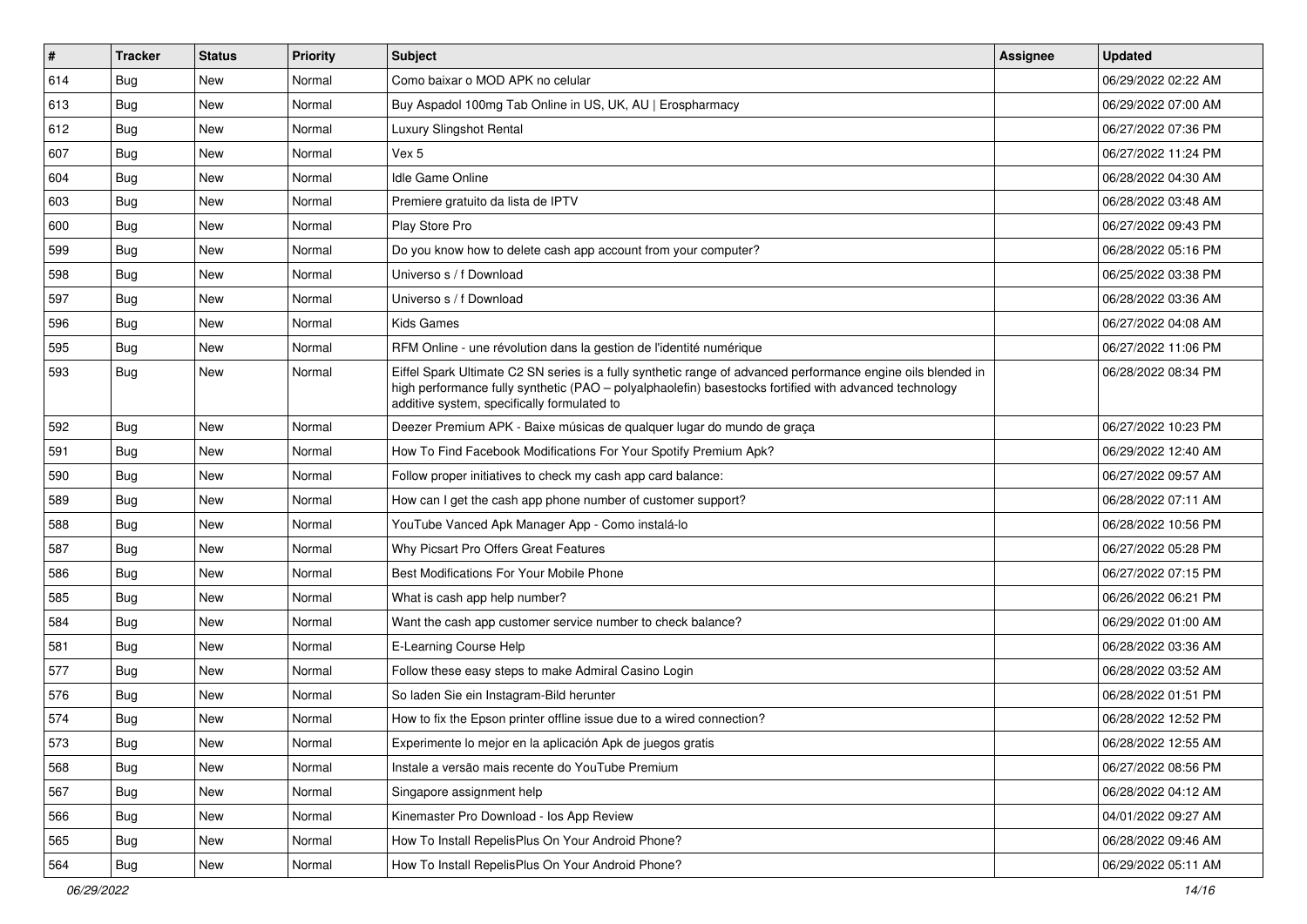| $\vert$ # | <b>Tracker</b> | <b>Status</b> | <b>Priority</b> | Subject                                                                                                                                                                                                                                           | Assignee | <b>Updated</b>      |
|-----------|----------------|---------------|-----------------|---------------------------------------------------------------------------------------------------------------------------------------------------------------------------------------------------------------------------------------------------|----------|---------------------|
| 563       | <b>Bug</b>     | New           | Normal          | Understanding the Difference Between Free and Paid Mod Apks                                                                                                                                                                                       |          | 06/28/2022 06:51 AM |
| 562       | Bug            | <b>New</b>    | Normal          | Learn Basic Mahjong Rules                                                                                                                                                                                                                         |          | 06/23/2022 12:48 AM |
| 561       | Bug            | New           | Normal          | Enjoy the Full YouTube Premium Experience With YouTube Premium Membership                                                                                                                                                                         |          | 06/27/2022 09:33 PM |
| 560       | <b>Bug</b>     | New           | Normal          | Whatsapp Aero - Make Your Phone Auto Connect                                                                                                                                                                                                      |          | 04/01/2022 09:28 AM |
| 556       | <b>Bug</b>     | <b>New</b>    | Normal          | Play Game Mod Apk With Your Friends                                                                                                                                                                                                               |          | 06/29/2022 01:00 AM |
| 555       | <b>Bug</b>     | New           | Normal          | web design development in hyderabad                                                                                                                                                                                                               |          | 06/28/2022 05:01 AM |
| 554       | Bug            | <b>New</b>    | Normal          | XvideoStudio Video Editor APK Free Download on TechToDown                                                                                                                                                                                         |          | 06/27/2022 08:59 PM |
| 553       | <b>Bug</b>     | New           | Normal          | Cinema HD APK - Free Movie Enjoyment App on Android                                                                                                                                                                                               |          | 06/28/2022 02:34 PM |
| 551       | <b>Bug</b>     | <b>New</b>    | Normal          | Why Do Students Need Online Best Dissertation Writing Services?                                                                                                                                                                                   |          | 06/28/2022 03:03 AM |
| 550       | Bug            | <b>New</b>    | Normal          | Nederland FM - beste manieren om naar internationale radio op internet te luisteren                                                                                                                                                               |          | 06/29/2022 12:06 AM |
| 549       | Bug            | New           | Normal          | Radio Luisteren                                                                                                                                                                                                                                   |          | 06/28/2022 05:11 PM |
| 548       | Bug            | New           | Normal          | Web N Logo Design                                                                                                                                                                                                                                 |          | 06/28/2022 08:24 AM |
| 547       | Bug            | <b>New</b>    | Normal          | Get rid of the issue of cash app down by calling experts.                                                                                                                                                                                         |          | 06/26/2022 10:38 AM |
| 544       | Bug            | New           | Normal          | Hey! I had a very cool idea to order our general picture on canvas for my family as a gift. But couldn't find a<br>good one. Once my friend advised me this article in which I found what I was looking for and gave a cool gift<br>to my family. |          | 06/27/2022 04:10 AM |
| 542       | Bug            | <b>New</b>    | Normal          | Web N Logo Design                                                                                                                                                                                                                                 |          | 06/27/2022 07:02 PM |
| 541       | Bug            | <b>New</b>    | Normal          | How to fix the cash app payment failed errors?                                                                                                                                                                                                    |          | 06/28/2022 10:56 PM |
| 540       | Bug            | New           | Normal          | Why Haven't I Received My Cash App Card? Can I get t the reasons behind it                                                                                                                                                                        |          | 06/27/2022 04:54 PM |
| 539       | Bug            | New           | Normal          | Do you want to know how to activate cash card through phone number?                                                                                                                                                                               |          | 04/01/2022 09:25 AM |
| 538       | Bug            | <b>New</b>    | Normal          | Will cash app refund money if scammed quickly?                                                                                                                                                                                                    |          | 06/27/2022 10:25 AM |
| 537       | Bug            | New           | Normal          | Get tech assistance with customer support on ATT Yahoo email login issue.                                                                                                                                                                         |          | 06/28/2022 06:20 AM |
| 533       | <b>Bug</b>     | <b>New</b>    | Normal          | How to complete the homework assignments in economics in the easiest way?                                                                                                                                                                         |          | 06/28/2022 06:26 PM |
| 532       | Bug            | New           | Normal          | My Assignment Help                                                                                                                                                                                                                                |          | 06/29/2022 05:01 AM |
| 529       | <b>Bug</b>     | New           | Normal          | Thop TV APK - Free Download for Android                                                                                                                                                                                                           |          | 06/29/2022 12:59 AM |
| 528       | Bug            | <b>New</b>    | Normal          | Korean Mag                                                                                                                                                                                                                                        |          | 06/29/2022 01:13 AM |
| 526       | <b>Bug</b>     | New           | Normal          | Soundcloud to mp3 converter - Download Soundcloud songs                                                                                                                                                                                           |          | 06/29/2022 04:01 AM |
| 525       | Bug            | New           | Normal          | If you don't have a QR code: How to activate cash app card in app                                                                                                                                                                                 |          | 06/29/2022 06:48 AM |
| 524       | Bug            | New           | Normal          | How Does Google Account Recovery Work If Your Account Is Hacked?                                                                                                                                                                                  |          | 06/29/2022 05:32 AM |
| 520       | Bug            | New           | Normal          | What Is The Major Role Of Cash.app/Help and Support Page?                                                                                                                                                                                         |          | 06/29/2022 07:44 AM |
| 519       | <b>Bug</b>     | New           | Normal          | Are you finding online UK Assignment writers?                                                                                                                                                                                                     |          | 06/29/2022 07:11 AM |
| 518       | <b>Bug</b>     | New           | Normal          | How To Check The Balance Of Cash App Account By Taking Cash App Support?                                                                                                                                                                          |          | 06/28/2022 08:51 PM |
| 517       | Bug            | New           | Normal          | Proficient tips to take help of cash app support professionals:                                                                                                                                                                                   |          | 06/26/2022 07:34 AM |
| 516       | <b>Bug</b>     | New           | Normal          | Does Cash App Help To Get Cash App Refund Without Any Interruption?                                                                                                                                                                               |          | 06/28/2022 12:20 AM |